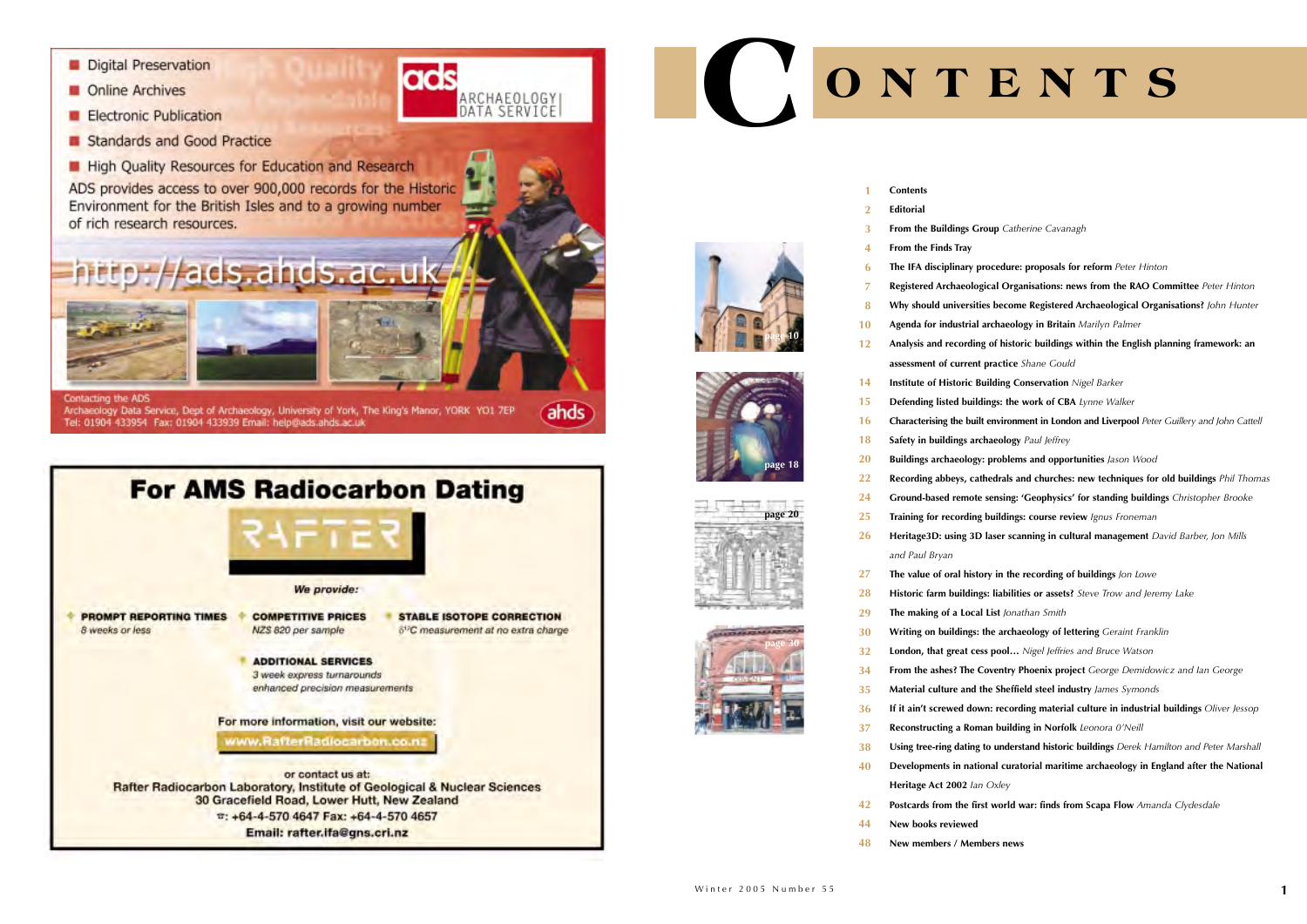# **From the Buildings Group**





Autumn saw more changes in the IFA office. Alex Llewellyn juggled care arrangements for her new

baby to come back after maternity leave, but Paula Smith and Gillian Phillips left us to take up new careers. We welcomed Nick Davis and Beth Asbury who will, between them, be taking care of most membership and RAO matters. Gina Jacklin, who has worked on a temporary basis since Spring, is now confirmed as our part-time finance assistant. Another welcome addition in January was Kate Geary, to work on self-funded training and standards projects with Kenny Aitchison. Kate will already be well known to many of you as previous Chair of IFA's Wales/Cymru Group.

The Buildings Archaeology Group (BAG) is pleased to be involved in guest editing this issue of *TA*. We have been able to bring together articles which demonstrate the range and significance of buildings archaeology, as well as tackling its future management. Marilyn Palmer's article introduces the subject and includes a sneak preview of the forthcoming industrial archaeology research agenda. We're also particularly pleased to welcome Marilyn as the new Chair of BAG.

The bias of articles towards late post medieval buildings represents the majority of building assessment and recording undertaken through the planning system. Commercial organisations are realising the benefits of having a specialist buildings team, but how experienced are they, and are considerations such as health and safety properly covered? Are curatorial archaeologists adequately informed and how many actively pursue buildings analysis through the planning system?

Shane Gould demonstrates that the use of PPG15 has been less effective than PPG16 in securing developer funding. Yet the approach for standing structures is the same as for buried remains within the planning system. Archaeologists can contribute their experience of the processes of assessment, recording and analysis, to complement the conservation-based approach. Oral history, dating and survey as well as creating local lists and characterisation studies, are examples of the tools available.

Nineteenth and twentieth-century vernacular and industrial buildings are most at risk of being lost without record, especially when neither listed nor within conservation areas. Demolition still doesn't require planning permission outside areas with statutory protection. However, buildings and ancillary structures *are* archaeology and PPG16-style pre-determination assessment and recording conditions do apply. It's important that we don't lose today's standing buildings without record, and end up excavating their foundations in years to come.

For the second time we have devoted an issue of *TA* to the work of one of our lively Special Interest Groups, this time the Buildings Archaeology Group. This has been made possible by both the variety of exciting projects members of this Group are involved in, and also the energy and persuasiveness of Catherine Cavanagh, who collected the articles. It is a steep learning-curve for most archaeologists to see the range of projects in this field: scientific techniques applied to cathedrals and churches, best approaches to conversion of farm buildings, defending Britain's ugliest building, learning from the detritus of deserted industries of the nineteenth and twentieth centuries, the archaeology of lettering, speaking to American soldiers at Greenham Common and a different perspective on London's past: are all parts of the story. *Editorial* **Contributions and letter/emails** are always welcome. Short articles (c. 1000 words) are preferred. They should be sent as an email attachment, which must include captions and credits for illustrations. The editor will edit and shorten if necessary. Illustrations are very important. These are best supplied as originals or on CD, scanned at a minimum of 500kb at the size they are expected to appear. More detailed *Notes for contributors* for each issue are available from the editor. EDITED by Alison Taylor, IFA, SHES, University of Reading, Whitenights, PO Box 227 READING RG6 6AB DESIGNED and TYPESET by Sue Cawood PRINTED by Charlesworth **Notes to contributors Themes and deadlines** Spring: Prehistoric Britain deadline: **1 March 2005** Summer: Working in historic towns deadline: **1 June 2005 Catherine Cavanagh**Catherine Cavanagh

How many building records have been published, or even entered on the SMR/HER? Buildings can still be neglected by professional archaeologists. We have a lot to learn from conservation colleagues, amenity societies and local experts, including the AIA, CBA and our sister body IHBC.

Jason Wood's historical overviewinforms suggestions for the future; joint working is vital. Training is a common theme of this *TA*. Some of the suggestions



for guidance and training are already being taken forward by English Heritage and local authority colleagues, but the need for more work in this area

is clear.

**BAG's role is to promote buildings within the profession and build links with nonarchaeological colleagues. The group publishes two newsletters per year that are also published on the IFA website. To spread good practice and improve standards, we are also planning educational events such as a joint training day with the Finds Group.** 

**Don't miss the BAG session at the IFAconference on 23 March!** 

To join the BAG mailing list, email: jonathansmith@hertscc.gov.uk. Membership is free, apart from non-IFA members wishing to receive newsletters by post rather than email. Please email the newsletter editor, Phil Thomas archaeological.surveyor@cathedral.co.uk with short articles, roundups of recent work, books reviews, course details, etc

Catherine Cavanagh BAG Education Officer catherine.cavanagh@english-heritage.org.uk

This *TA* also has papers on the core functions of IFA: complaints and disciplinary procedures and improvements and expansion of the RAO scheme. These are very timely, as IFA is challenged to take an increasing role in managing historic environment issues, and member feedback is invited.

Final reminder: IFA's Annual Conference inWinchester (22-24 March) has a stimulating programme in a wonderful setting and should not be missed. If you haven't made your booking, get it in now – application by 22 February qualifies you for special 'early bird' rate.

**Alison Taylor**

alison.taylor@archaeologists.net



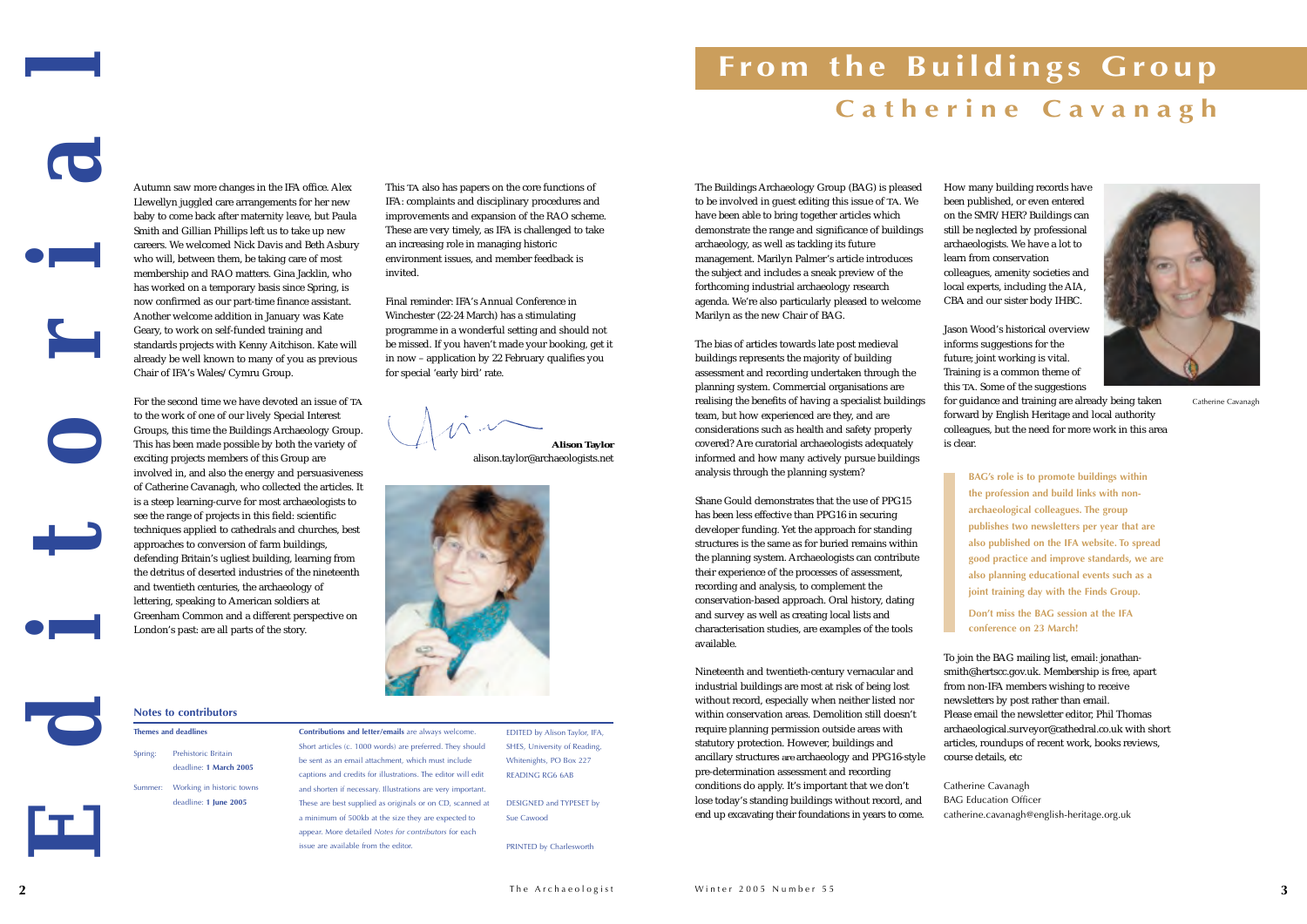The Archaeologist Winter 2005 Number 55 **5**



## **FROM THE FINDS TRAY**

#### **Visiting Cyprus?**

If any IFA members are visiting Cyprus, Francis Haggerty (AIFA 837) invites you to get in touch as, if not busy, he might be able to take you around the local sites and mosaics, especially in the Limassol and Paphos area.

Contact: fhaggerty@yahoo.com, tel 00357 25821782 c/o NAAFI HQ/ RAF Akrotiri/BFPO 57 /BFPO London

**Portable Antiquities Scheme Conference: Looking to the**

**Future**

Monday 14 March 2005 – 10.00 until 16.30, Stevenson Lecture Theatre, British Museum, London

A day conference to assess the work of the Portable Antiquities

Scheme to date and look to its future beyond March 2006. There will be time for open discussion. The conference is FREE but bookings are essential. For further details or to book a place contact Claire Costin, tel 0207 323 8618 or email ccostin@thebritishmuseum.ac.uk

#### **IFA Diggers Forum**

Saturday 19 February 2005 1pm Museum of London Archaeology Service HQ, Mortimer Wheeler House, 46 Eagle Wharf Road, London N1 7ED A full agenda, notes on last meeting and directions to Mortimer Wheeler House are posted on **www.archaeologists.net/diggers**  For information about the Digger's Forum and the forthcoming meeting, contact Jez Taylor, Tel 020 7410 2242 or 07951 024197 jezt@molas.org.uk Chris Clarke, Tel 020 8769 5029 or 07751 612574 tallteddyc@hotmail.com Paul Everill, Tel 07775 582 525 paul@everill.net

#### **Lecturers aboard**

Are you qualified to lecture on cruise ships and escort guided tours in Greece and the eastern Mediteranean? If so, Lindsay Frost, Director of Leisure Services, Saga Shipping Co Ltd, would be interested to hear from you.

#### **A new archaeology service for Coventry**

Coventry has a new archaeology service with creation of the posts of Planning Archaeologist and Historic Environment RecordOfficer. Chris Patrick is thePlanning Archaeologist while



Anna Wilson and Phillip Markham are building the city's new HER. All three posts are part funded by English Heritage and will work alongside Coventry Museum's Archaeology Officer, Paul Thompson. Maps are being produced for each century from the twenty-first back to the sixteenth, and for major periods from the medieval back to prehistory. These will be used to create interpretive views of what the city's landscape looked like during each century/period. This approach is possible due to the documentary evidence in local archives and record office. Results of archaeological fieldwork are also being fed in. A three-dimensional model showing the surviving archaeological deposits of the city centre is planned, to assist with development control. With several large archaeological projects already underway and with extensive areas earmarked for redevelopment, the next few years will see a substantial growth in the knowledge of the city.

Contact: Chris Patrick, Floor 5, Civic Centre 4, Much Park Street, Coventry CV1 2PY, christopher.patrick@coventry.gov.uk, and see www.coventry.gov.uk

#### **HELM (**Historic Environment: Local Management)

HELM is an English Heritage initiative designed to encourage members and officers who have little or no experience of the historic environment to give it greater consideration when making decisions. HELM promotes the need for properly resourced and actively consulted conservation departments.

#### *Website* (www.helm.org.uk)

This is a useful source for archaeologists, putting English Heritage guidance online and providing links to heritage guidance produced by councils. To keep it up to date, your input is needed. Case studies illustrating good practice in the historic environment are welcomed, as are reciprocal web links.

#### *CPD for local authorities*

Eighteen HELM seminars organised by English Historic Towns Forum (EHTF) began on 19 January 2005. County archaeologists are helping to deliver training. For an application form see www.ehtf.org/helm.asp, or HELM website.

#### *Historic Environment Champions*

As a related initiative, government and English Heritage are campaigning for Historic Environment Champions at a senior level in all English local authorities. So far, there are over 120 champions. A support network and training events are being set up together with CABE. Contact tim.brennan@english-heritage.org.uk.

HELM contact: catherine.cavanagh@englishheritage.org.uk



#### **Archiving buildings at the LAARC**

Standing structures have been recorded by archaeologists for many years and their records form an important part of the London Archaeological Archive and Research Centre (LAARC). Building recording is classed as a type of archaeological fieldwork, so expectations for the archive are similar. They include project design and desk-based assessment and survey reports, full site records, location plans, survey data, context-type information, matrices, photographs, video and oral recordings and finds (including building materials, architectural features, samples of paint and wallpaper and environmental material, such as dendrochronological samples). Post-fieldwork reports, historical research, analytical data and reconstruction drawings also need to be archived and to be referenced in publications. Online access is planned. Standard terminology is therefore essential and this been given added emphasis in the revision (2005) of our *General Standards for the preparation of Archaeological Archives with the Museum of London*, 1998 (www.museumoflondon.org.uk). Buildings are often of especial relevance to a locality and can be the focus for involvement in history and archaeology, so keep those archives coming!

*Cath Maloney* LAARC, Museum of London

#### Ancient hospital in Coventry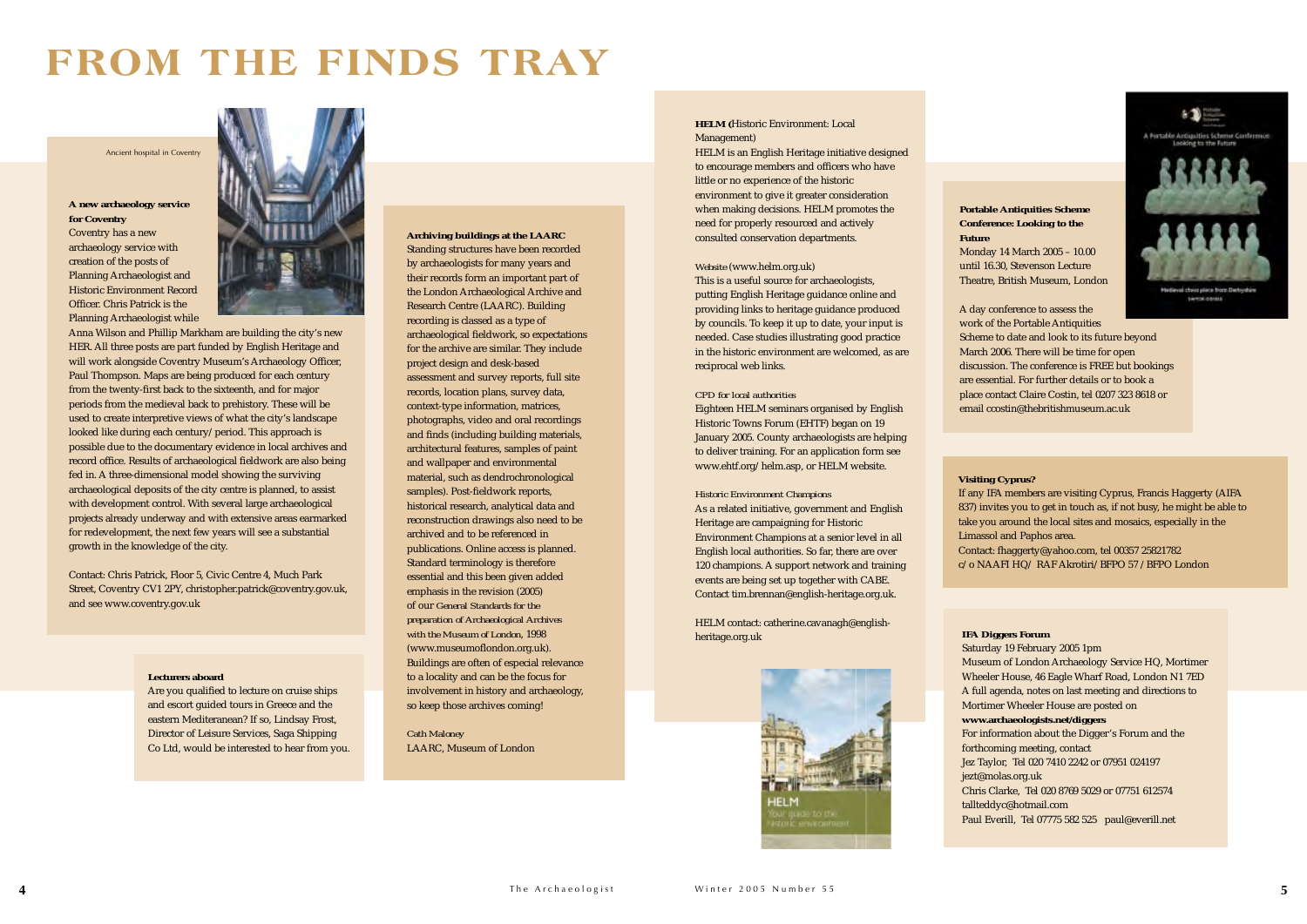**A recent Professional Associations Research Network conference concluded that the disciplinary procedures of professional institutes are cumbersome, lack credibility outside the organisation ('chaps regulating chaps'), lack lay involvement and are not transparent, emphasise punishment rather than redress, do not allow for Alternative Dispute Resolution, and need to be proof against human rights challenges.**

IFA's procedures are no exception. In 22 years the IFA has received numerous informal complaints and over forty formal allegations of malpractice. In only three instances have prima facie cases been identified. One case resulted in the suspension of a member, one is in progress, and in a third case the allegation was withdrawn mid-inquiry on compassionate grounds. Our process has proved long-winded and expensive, and has done little to silence critics.

Allegations tend to be about competence, business behaviour, acting against the interests of the historic environment and impugning other archaeologists' reputations. They usually come from archaeologists but may also be made by the public. Complaints can only be about major breaches, not occasional inappropriate practice and, apart from contractual disputes, we have no real facility for arbitration. The regulations lack the flexibility, and the legalese is unhelpful. We also lack credibility by being able to report little on disciplinary matters.

Council has asked Simon Best, one of our honorary legal advisors, to draft a procedure that

- <sup>g</sup> is unambiguous, in plain English and fair, but leaves room for manoeuvre and discretion
- <sup>g</sup> makes the punishment fit the crime
- <sup>g</sup> is credible, and leaves the IFA credible
- <sup>g</sup> is swift and relatively inexpensive
- <sup>g</sup> dissuades petty and vindictive complaints, but not the genuine
- <sup>g</sup> allows the 'winning' party satisfactory redress
- <sup>g</sup> provides enough 'educational' information to allow all members to improve practice
- <sup>g</sup> is discreet in cases of ill health
- <sup>g</sup> has some lay involvement

IFA will first establish that the parties have tried to resolve the issue. Unless there are good reasons why the complainant remains anonymous, it would not normally investigate unless this has been attempted. The Chair of the IFA (or nominee) will then invite a response and will investigate. If there is found to be a case to answer there will be either

- <sup>g</sup> an ombudsman-style report that there has been no (significant) breach of the *Code of conduct* but there should be redress such as redoing a piece of work or making a compensatory payment not exceeding £2000
- <sup>g</sup> recommendation that a disciplinary panel investigate formally.

If this disciplinary panel of six IFA members also decide there is a case, possible outcomes are

- <sup>g</sup> an ombudsman-style report with non-binding recommendations
- <sup>g</sup> specified sanctions unless there is evidence of remedial action
- <sup>g</sup> a formal reprimand
- <sup>g</sup> suspension or expulsion

– the last sanction requiring confirmation by Executive committee.

A member may appeal the finding or sanction. Council would rule where lesser sanctions apply, but for suspension or expulsion six IFA members would investigate. The decision would be final.

In the event of a formal reprimand, suspension or expulsion IFA would normally publish an account and the name of the member(s) involved. We will publish annually the number, nature and outcomes of cases, but would not name parties where the allegation was not upheld or where lesser sanctions applied. A lay person will be asked to participate.

#### **Making the change**

Changing the disciplinary regulations will require a Special Resolution at the AGM. A draft of the new regulations will be published on the website (and can be posted to members). Feedback (by the end of April please) will be welcome in redrafting. Please help your Council put forward a procedure that will make IFA more effective, and more credible.

promoting improvements in staff training and IFA membership amongst RAOs and new applicants – matters which the Committee frequently comments on in relation to individual applications

The Registered Archaeological Organisation (RAO) scheme, which has been in existence since 1996, currently has 50 registered organisations. Of these 36 undertake fieldwork, 29 of them also providing consultancy services; ten have a primarily consulting role; and six provide curatorial (as well as contracting) services.

#### **Registration**

RAO Committee has reviewed the registration process and has streamlined application procedures to encourage membership. The application form has been revised and a digital version made available. Organisations are now registered for a two-year period, reducing the burden of annual form filling. Nevertheless, it is quite a tough process. Not all applicants achieve RAO status and some are daunted by the criteria.

RAOs are inspected at least once every five years – more frequently if particular issues have been raised. Inspection panels include RAO Committee members and co-opted Responsible Post Holders supported by IFA staff. In future, panels may also include curatorial members of IFA for contracting organisations, and contractors or consultants for RAOs with a curatorial role.

There are now four possible outcomes for an application. The organisation may be

- **registered**
- registered with encouragement to improve in certain areas
- registered subject to conditions
- refused registration.

*If three conditions for registration are imposed in any three-year period it will be judged that the organisation needs to conduct a serious review of its work or systems and it will be ineligible to apply for registration for a specified period of time.* This new procedure is intended to ensure that organisations do not depend on IFA to identify improvements, but demonstrate to the Institute that they have the management skills in house to deliver a programme of continuous improvement.

#### **Complaints**

For the RAO scheme to develop, and to be widely

recognised as the kitemark of archaeological quality, we must demonstrate that we can investigate allegations of poor practice, and take real steps to ensure improvement – or if necessary remove organisations from the register. RAO committee has recently reviewed its complaints history, and made some radical changes to the procedure.

The IFA has received or initiated 13 formalcomplaints about six RAOs, and several are pending. The complaints cover a range of issues and allegations, and from those complaints that have run the course (they are sometimes withdrawn following redress), eight allegations have been partially or fully upheld. More constructively, the complaints have resulted in 16 recommendations for improvements by the RAO (as well as five to the parties bringing the complaints and six to the IFA on plugging gaps in guidance or improving its complaints procedure). A streamlined complaints procedure has now been introduced (see the guidance notes on the RAO page on the website), with the same four defined outcomes as the registration process, plus the option of referring the matter to the Executive committee as a possible disciplinary matter. Several complaints previously investigated might have led to such conditions, which in future would score towards potential 'non-

eligibility'.

### **Future work**

- 
- 

There are three main areas of work this year

<sup>g</sup> encouraging increased membership from organisations in higher education institutions encouraging increased membership from curatorial bodies

After five years as Chair of the RAO Committee, David Jennings stood down in 2004 to become Hon Chair of Council. Laura Schaaf has taken over asChair and with the Committee and IFA staff will continue David's excellent work in developing the scheme and promoting its contribution to raising and maintaining high standards in archaeological work.

### *Improving the* **Registered Archaeological Organisation scheme**

#### Laura Schaaf and Peter Hinton

### **THE IFA DISCIPLINARY PROCEDURE:**

### **proposals for reform**

Peter Hinton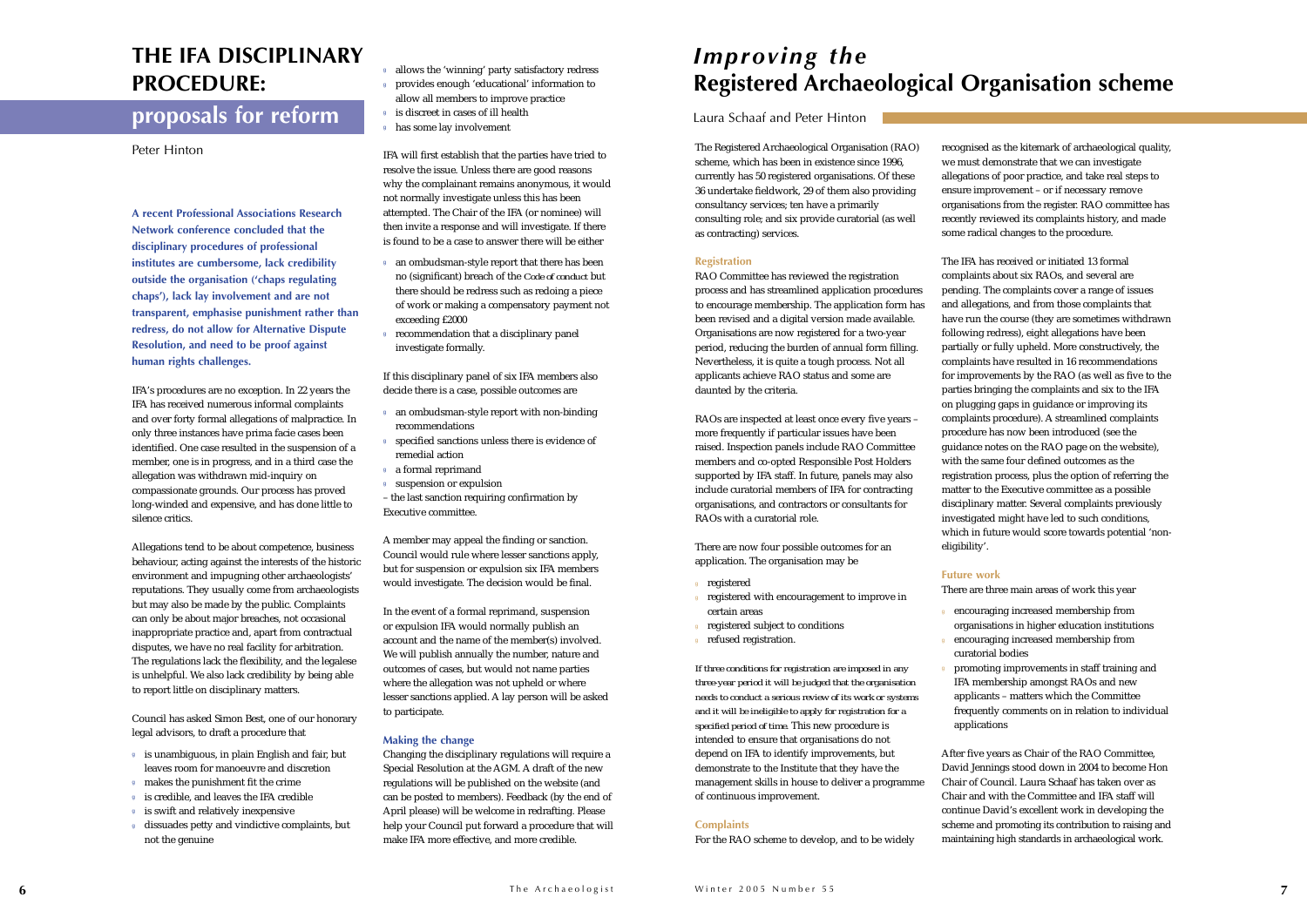Of course, there are some material benefits from becoming an RAO (a very useful *Yearbook and directory*, a quarterly magazine that keeps you up to date with changes in the profession, cheap advertising and conference fees etc), but what a university department should hope to get goes far beyond this. It is the way it can play a part in maintaining and developing the structure and substance of British archaeology, preserving the very integrity of our subject.

One small subscription (£105) seems a small price to

pay for this.

Professor of Ancient History and Archaeology Dept Ancient History and Archaeology

John Hunter University of Birmingham Edgbaston Birmingham B15 2TT j.r.hunter@bham.ac.uk

In 1997 I took the important step of registering Birmingham's Department of Ancient History and Archaeology within IFA's RAO scheme. Admittedly we were unusual in having a commercial field team closely associated with us, but I specifically wanted the rest of our fieldwork to meet the same professional standards as other archaeological work in Britain. There were various reasons behind this: one was that I have always been a strong supporter of the scheme itself, seeing it as an essential step in raising standards of archaeological work and employment across our young profession. But I also recognised its value in maintaining the standards and relevance of our own university's work – rather important considerations when we claim to be training the archaeologists of tomorrow.

#### **Mainstream archaeology**

University departments, after all, generally want to be part of mainstream archaeology. With the hugely increased numbers Government has insisted weteach, there is a constant danger of dumbing down, becoming just a rite of passage for young people. Combating this involves proving that we need to adhere to professional standards, or we are letting down both students and staff as well as archaeology itself. These standards are an important counterbalance to other targets we have to meet, and a useful argument when asked to cut more corners in relation to real archaeology.

#### **Employability**

Professional standards are especially vital for departments that still do their own field training, sadly a diminishing group because of costs and the sheer number of students. That field training is expensive for students and university alike, so it must be worthwhile in every way. Inevitably, academic staff are likely to have moved away from fieldwork (even if they were once proficient), so bringing in modern standards – and demonstrating that we have done so – is essential for the credibility of the students we train. This particularly applies to MA students, for whom employability becomes a major consideration. From 2006 even undergraduates will be charged some £3000 in fees, and many will be thinking hard about a career that will repay this. Those with power to choose will go

for departments that are part of the wider archaeological community, where their field experience will be taken seriously.

#### **Bridging gaps**

Then again, we need to recognise that today there is a distressing and persistent divergence between academia and fieldwork, and this is damaging to both. One way around this is to work together on research frameworks, and there are other ways that university departments that are RAOs can start bridging the gap, to the benefit of all archaeology. Just as those working in commercial organisations need to keep up with academic thought as part of continuing professional development, so must academics keep up with changes in field practices and new discoveries.

#### **External benchmarking**

Finally, we live in a world in which Government is moving towards benchmarking standards for everyone. In selecting and applying these they will prefer external rather than purely internal ones, so it would be a benefit for universities to show they are ahead of the game and are already applying standards for non-teaching work that are recognised across their profession. And of course they can play a part in developing those standards, learning about the world of modern archaeological work in the process. I have certainly learnt a huge amount from my work on RAO Committee and our inspection visits to varied archaeological organisations, and have fed this back into the department.

### **Why should universities become Registered Archaeological Organisations?**

John Hunter



Birmingham students training on a Roman site atEauze, France. Photograph: AS Esmonde-Cleary

Training in field survey for Birmingham students on Harris in the Western Isles. Photograph: John Hunter

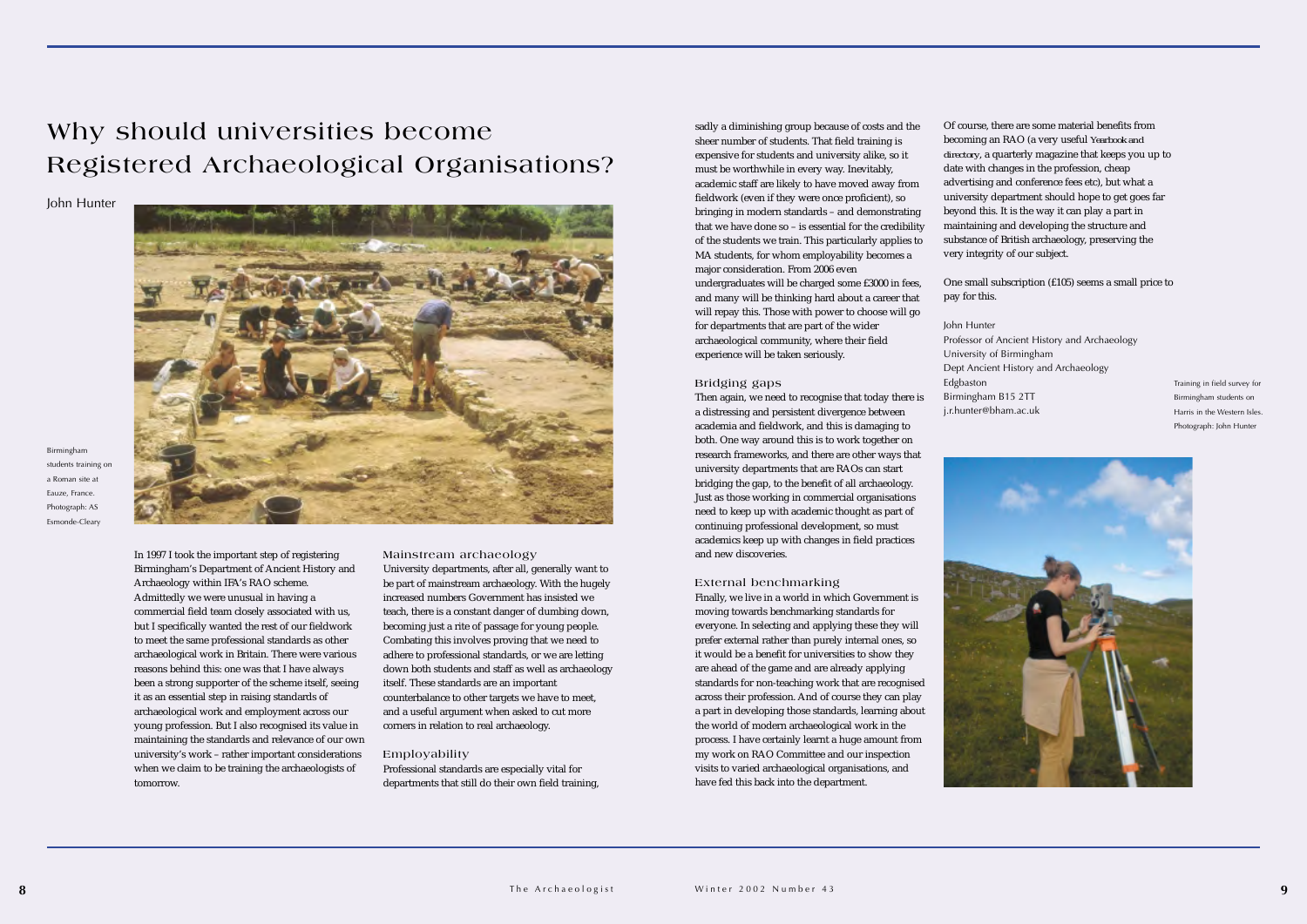Industrial archaeology is increasingly in the public eye. World Heritage sites such as the Derwent Valley, Blaenavon and the Liverpool waterfront are being designated, and there is good television coverage. The umbrella organisation for industrial archaeology in Britain is the Association for Industrial Archaeology (AIA), founded in 1963, for amateurs and professionals interested in industrial archaeology and industrial heritage. AIA runs conferences and seminars, publishes a quarterly newsletter and has editorial responsibility for *Industrial Archaeology Review.*



#### **UPDATING RESEARCH AGENDA**

In 1991, after widespread consultation, AIA published *Industrial Archaeology: working for the future,* recommending priorities for research and conservation. An increasing emphasis on developerfunded activity prompted English Heritage to sponsor a programme to provide local authority archaeologists with a framework for the relative importance of sites, comparable to research agenda published for the Iron Age and the Roman periods. Then, in June 2004, AIA organised a two-day seminar on *Understanding the Workplace: an agenda for industrial archaeology in Britain*, aiming to provide an updated research context. Twenty-two papers were given by English Heritage, the Royal Commissions in Scotland and Wales, contract and local authority archaeologists and university academics.

#### MOVING BEYOND TECHNOLOGY

It is already clear that industrial archaeology has moved well beyond the technological paradigm for which it has been criticised in the past, towards greater consideration of social contexts. Buildings of production such as textile mills are still important place, but are being studied not just for their form and function but also for the ways in which the workforce operated within them and for their relationship to other buildings in the landscape. The range of buildings has been extended to include those associated with the lifestyles of both the entrepreneur and the workforce. My own recent work has been concerned with the way in which the buildings of the textile industries in south-west England can indicate the changes in industrial organisation over time.

Now that many archaeological contract units deal with industrial buildings as a matter of course, it is hoped that this research agenda, when published, will enable such buildings to be put in the wider context that they deserve.





Marilyn Palmer Head of School of Archaeology and Ancient History, Professor of Industrial Archaeology, University of Leicester (Chair of BAG) mai@le.ac.uk

#### This seminar is a good demonstration of how industrial archaeology has developed over the past decade, with far more emphasis on the social and economic context. 'Doing industrial archaeology', it was made clear, is not just about recording buildings and researching their history: it is about understanding the role of buildings in the industrial context. How does the form of a building express its function? How do we interpret the use of space within industrial buildings? What is the significance of physical changes which have taken place to a building? How do buildings on a particular site

relate to each other and does this help to understand the processes which took place and the way in which the workforce operated? Do industrial buildings have any symbolic meaning?

#### **FOOTBALL, CINEMAS AND DEATH**

Topics such as 'The Workplace' and 'Industrial Settlement' included consideration of the use of space in textile mills by Ian Mellor of York University, and Eleanor Casella from the University of Manchester on her careful excavation of twentieth-century workers' cottages at Alderley Edge in Cheshire. Mike Nevell, also from Manchester, explained the methodology he has developed with John Walker for relating the introduction of new types of industrial buildings into the landscape to the social structure of the region, while Marilyn Palmer discussed evidence for technological change on the country house and its estates. The final sessions considered the archaeological evidence for the lifestyles of the workforce engaged in industrial activity. Jason Wood of Heritage Consultancy Services (*Talking Sport or Talking Balls?*), describing a pilot project mostly concerned with football stadiums originally undertaken for English Heritage. Not to be outdone, Shaun Richardson (Ed Dennison Archaeological Services Ltd, Beverley) discussed cinema-going (*Welcome to the cheap seats: cinemas, sex and the landscape)*, using oral and building evidence to elucidate a major social activity of the twentiethcentury workforce. Religious life is also important, and Stephen Hughes described the work by RCAHMW on churches and chapels in Welsh industrial settlements. Sarah Tarlow (University of Leicester) concluded with *Death and commemoration*, looking at churchyards and cemeteries for 'the archaeology of emotion'. The seminar papers will be published in 2005 as an extended edition of *Industrial Archaeology Review*, and will include a suggested research strategy.

### Agenda for **INDUSTRIAL ARCHAEOLOGY**in Britain

Marilyn Palmer

A cottage in Southwick, near Trowbridge in Wiltshire, with a ground floor handloom weaving shop. Sale documents show that this was still used as a workplace in the 1860s.



Ebley Mill near Stroud demonstrates the importance attached to display by many nineteenth-century mill owners. The chateaulike stair tower was constructed by the architect GF Bodley following a fire in 1859, and its form echoes that of the church at Selsey on the hillside above, also designed by Bodley: both were financed by the family of Marling who owned the mill.

The interior of the weaving shed at Queen Street Mill in Burnley, which is maintained in working order. The arrangement of the looms and their belt drives powered by a steam engine enables us to understand the use of the interior spaces of the many empty mills which still survive.

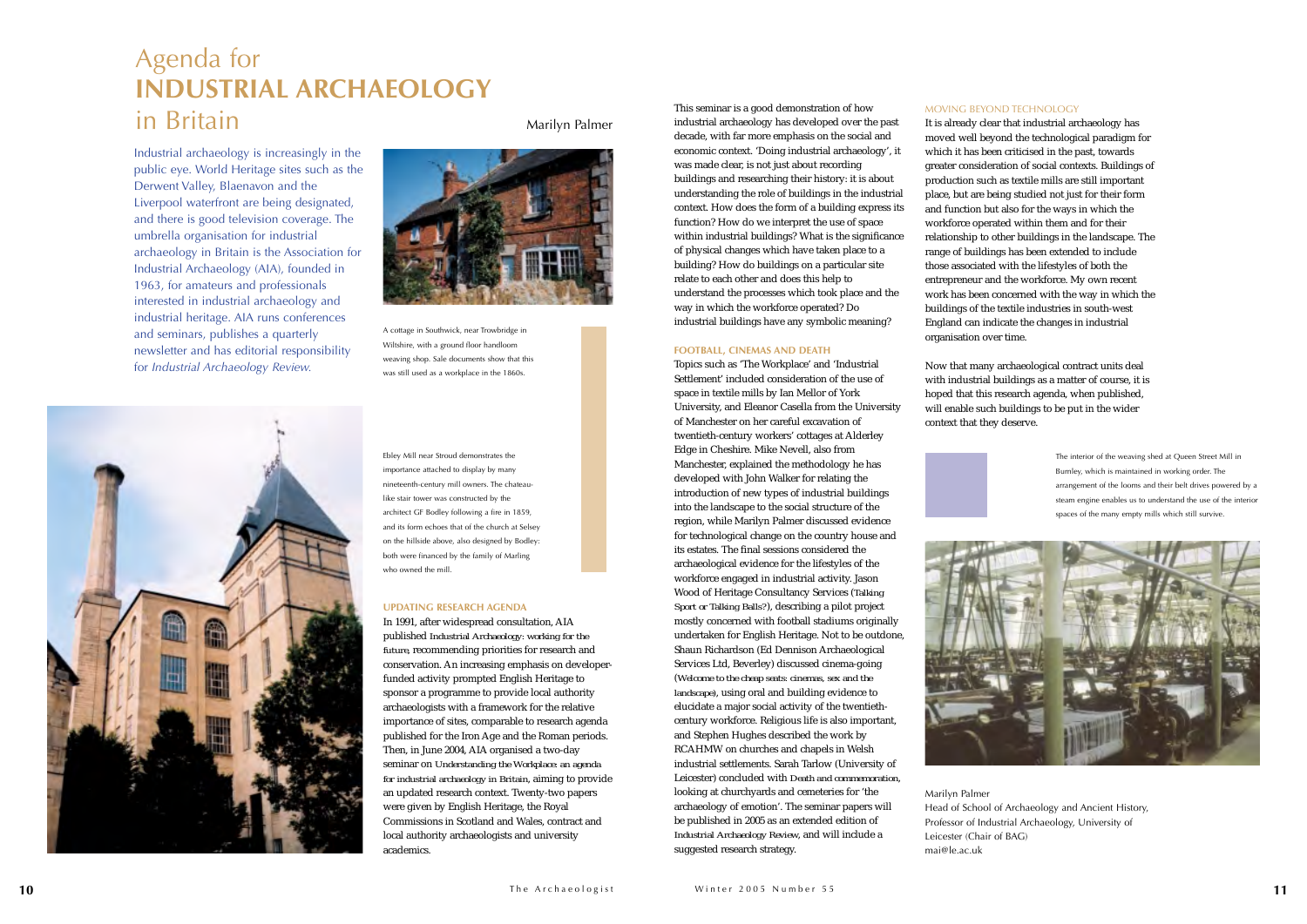• *Training*. More emphasis should be given to the importance of historic building assessment and recording at post-graduate degree level, membership qualifications for professional bodies and short courses linked to continuous professional development • *Promotion*. Conferences, day schools and

seminars should raise awareness

Promotion of best practice would overcome some of the current deficiencies in the conservation process, but perhaps the traditional role and function of the local authority archaeologist and historic buildings officer should be re-examined. Given the complex nature of the resource and the inherent linkages between these professions their separation is no longer tenable, and it is hoped that further efforts will now be made at a strategic level to encourage more integrated working practices.

Senior Policy Officer Urban Regeneration

Shane GouldEnglish Heritage

Note: A detailed version of this article has been published in the May issue of Context, the journal for the Institute of Historic Building Conservation. It provides further information on the use of recording levels together with guidance on the content of the

written brief.



**Analysis and recording of historic buildings within the English planning framework:**  *an assessment of current practice*

Shane Gould

*Planning Policy Guidance 15* (PPG15) was published in 1994, but concerns have been expressed within the historic environment sector that its effectiveness has been limited compared with *PPG16*. Whilst the latter has transformed archaeological resource management, impact assessments in support of planning/listed building applications and use of conditions for the recording of features that may be lost or destroyed remain rare. Similarly, record systems for conservation of the historic built environment and management of information from development control processes are poorly developed.

#### **Surveying current practices**

An initial project was undertaken at Oxford Brookes University to look into the effectiveness of PPG15, and this current survey takes the analysis a stage further by asking the same sample of local authority conservation advisors if they use the guidance for historic building analysis and recording. For comparative purposes local authority archaeologists were included in the survey. In both instances the respondent was asked if they prepared a written brief, and to provide sample copies.

Rochford Hospital, Essex. A recording condition was used for internal features associated with this model hospital, in advance of its conversion. © Essex County Council Field Archaeology Unit

The questionnaire to 56 conservation advisors generated 43 responses (77%). The following analysis is based on a sample of 65 written briefs.

- where the letter was addressed to the local authority conservation officer, 30% did not undertake historic building analysis and recording within the planning/listed building framework
- 27% felt able to secure records without a formal written brief
- one brief was written by a conservation officer; the remaining 64 were prepared by archaeologists
- the sample contained 22 listed buildings, but 65% had no statutory protection
- 78% of the recording was undertaken after the granting of planning/listed building consent
- 44% involved outright demolition, 43% change of use and 13% extension or internal alteration
- 76% were prepared for structures erected after 1750, with industrial buildings accounting for more than half
- many briefs have been influenced by the practices for evaluation and recording of archaeological remains
- although the content was determined by individual requirements, it was often possible to adopt a common framework using standard headings and paragraphs
- the recording level was determined by the significance of the building and the potential impact of the scheme on the surviving fabric
- the focus of recording was on areas likely to be damaged or destroyed by the proposed works, but it was often necessary to place these results within the wider context of the building
- documentary research, a written synthesis, measured survey and photography are the most commonly used techniques
- for the purposes of an impact assessment, illustrative material would often include the application drawings, simple sketches and 35mm photography, whereas a detailed record produced to satisfy a recording condition was normally accompanied by professional photography and dimensionally accurate drawings
- all briefs gave advice on the content, format and illustrations to be included
- the possibility of publication was raised in 23 (35%) briefs, but mostly just a short summary for the county journal
- although 59 briefs involved total demolition, proposed new uses and/or works to Grade I/II\* listed buildings, the possibility of detailed publication in an appropriate academic journal was only recognised in four examples
- deposition of the site archive which might include photographs, negatives and digital data was mentioned in 35 briefs (55%), but there was considerable confusion over its form, content and location.

As with the earlier work by Oxford Brookes University, this survey found a variety of practices amongst local authorities. It appears that local authority archaeologists are undertaking much of the work, with the emphasis on recording non-listed industrial structures following the granting of planning permission.

#### **Worrying absences**

Interestingly, many categories which form the traditional focus for historic building conservation were absent, including vernacular buildings, town houses, farmsteads and ecclesiastical structures. Furthermore, the need for exploratory opening-up works to investigate hidden features and the specialist analysis of timber, plaster, paint or mortar was not recognised during this survey.

Some conservation officers still maintain that assessment and recording of historic buildings as set out in PPG15 is not needed within their authority. However, this research found a growing number who recognise its potential importance. Advice is increasingly being sought from archaeologists on the form and content of the written brief, but in most instances the conservation officer appears reluctant to become directly engaged in the process or in assessing the outcome.

#### **A way forward?**

Although it is ten years since the publication of PPG15, there remains considerable confusion on its practical application. The following steps are recommended

- *National guidance*. A concise guidance note is required on procedures and best practice
- *Record systems*. It is widely acknowledged that record systems for the historic built environment are poorly developed. More needs to be done to integrate existing information with emerging Historic Environment Record Centres



Bush Hall Farmmalthouse, Essex. An impact assessment ensured retention ofsignificant industrial features within the building. © Essex County Council Field Archaeology Unit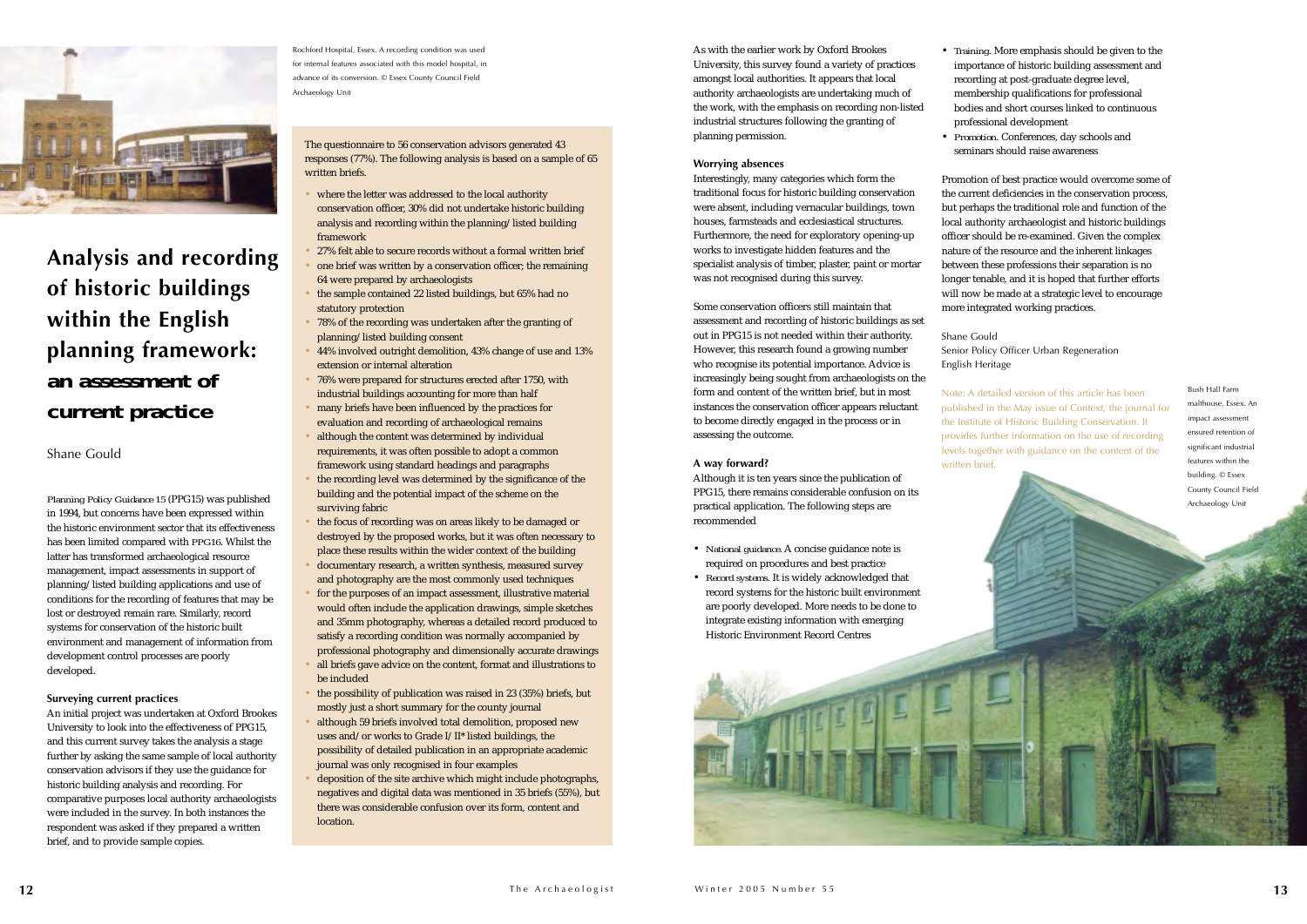The Institute of Historic Building Conservation (IHBC) is the principal body representing professionals and specialists involved in the conservation of historic buildings and their surroundings across the UK. Membership includes conservation officers, architects, surveyors, structural engineers and craftsmen.

IHBC originated in about 1980 from a group of enthusiastic local authority conservation officers. The majority of conservation officers being singleton practitioners, they felt the need to meet as a group to exchange experiences and offer mutual support and encouragement. Thus the Association of Conservation Officers (ACO) was born. It soon grew in numbers and set about producing a quarterly newsletter entitled *Context,* originally a 4 page black and white publication edited by Jenny Pearce assisted by Bob Kindred. As ACO grew, *Context* became more substantial and events, both training and social, were organised. By the late 1980s ACO was able to organise an Annual School which offered an opportunity for networking and training based on shared experience. By the 1990s *Context* had become the official journal of the Association, produced by Hall McCartney under the direction of Bob Kindred, and the ACO had developed a branch structure.

The next natural step was to become a recognised professional Institute, established as a Company Limited by Guarantee and a Registered Charity and so IHBC was born. A large percentage of former ACO members migrated over to the new Institute which has nine branches in total, and membership widened to include the private sector (total approximately 1400). Until 2000 the Institute was entirely run by volunteers, but then employed a part-time professional administrator. It recently appointed its first full time director, Sean O'Reilly, who is charged with enabling IHBC to develop and expand its role. Particularly high on the agenda is a formalised CPD system, tackling accreditation issues for the members and ensuring that the voice of the Institute is more widely heard.

Since 2003 IHBC and IFA have been discussing closer cooperation, reflecting how much the two institutes have in common, how we need to present a more united front to government and to other sectors, and the benefits of pooling resources where we can. We hope to build on this in the coming months to develop a stronger relationship.

The annual school for 2005 is to be held in York on7-10 July, but during the year several individual branches will be holding training and social events to allow for networking and support at a more local level. These events are usually open to non members and details can be obtained from the branch committees. Details of the activities of theIHBC can be obtained from the websitewww.ihbc.org.uk.

Should you wish to join and share in the exchange of ideas as well as receiving *Context,* we would welcome your involvement.

Nigel Barker, IHBC nigel.barker@english-heritage.org.uk One of our current cases is a twentieth-century structure built as a regional seat of government, one of only two built in the 1960s. It was built to protect against bomb blast, radiation and the public, ie a base to rule the country after a nuclear attack. There is a wonderful poem specifically written about this building by Adrian Mitchell called *On the Beach at Cambridge* (after Neville Shute...). The application is for partial demolition, which actually means one wall is to be left standing! It has to be one of the ugliest structures we have ever seen, but its function dictates its form and it encapsulates so much of the fear and feelings of its time its historic value is so great, we have to object.

Working with colleagues, successes of 2004 included saving the second world war officers' squash court at Duxford (now proposed for conversion) and the second oldest racehorse-training establishment in Newmarket (saving a listed cottage and stables): we also spoke out against the loss of a fine Victorian public house interior in Dudley. Even after four years however, we are still involved with the future of the Victorian terraced houses of Whitefield, Nelson, Lancashire, saved from demolition but still boarded up. An Enquiry by Design arranged by the Princes Trust, including a week of intensive designing, looked at the area holistically. It was realised that the perceived 'over-supply' of twobedroom terraced houses was not true, and the vision for the future sees retention of most houses, albeit knocking three or two into one in some cases.

It is important that we get it right for Whitefield as hopefully it will be seen as a template for success and used in other Pathfinder areas of the North and Midlands. Here schemes are being put forward for similar 'renewal areas', often leading to the loss of workers housing and settlement patterns, usually much against the wishes of residents.

Lynne Walker

Historic Buildings Officer, CBA Lynnewalker@britarch.ac.uk



In 2004 the Council for British Archaeology received 3713 listed building applications for England, 156 site visits were made on our behalf and 163 written responses were sent. In addition, advice from our voluntary historic building correspondents was used to reinforce the comments of other amenity societies and English Heritage.

The good news is that total demolition figures for historic buildings do seems to be declining (CBA Conservation database). Instead we see more proposals for conversion, and the benefits of conservation-led regeneration are more widely recognised. Mill and warehouse conversions are popular, particularly waterside development sites, as are agricultural buildings. Also good news is that I am also increasingly finding that, in the quest for informed decision making, more applications arrive with a wealth of information. This is excellent for allowing us to assess the impact on the fabric and significance of the historic building, though inevitably it takes time to assess.



### **Defending listed buildings: the work of**  Lynne Walker **CBA**

### **INSTITUTE** *of***HISTORICBUILDINGCONSERVATION**

#### Nigel Barker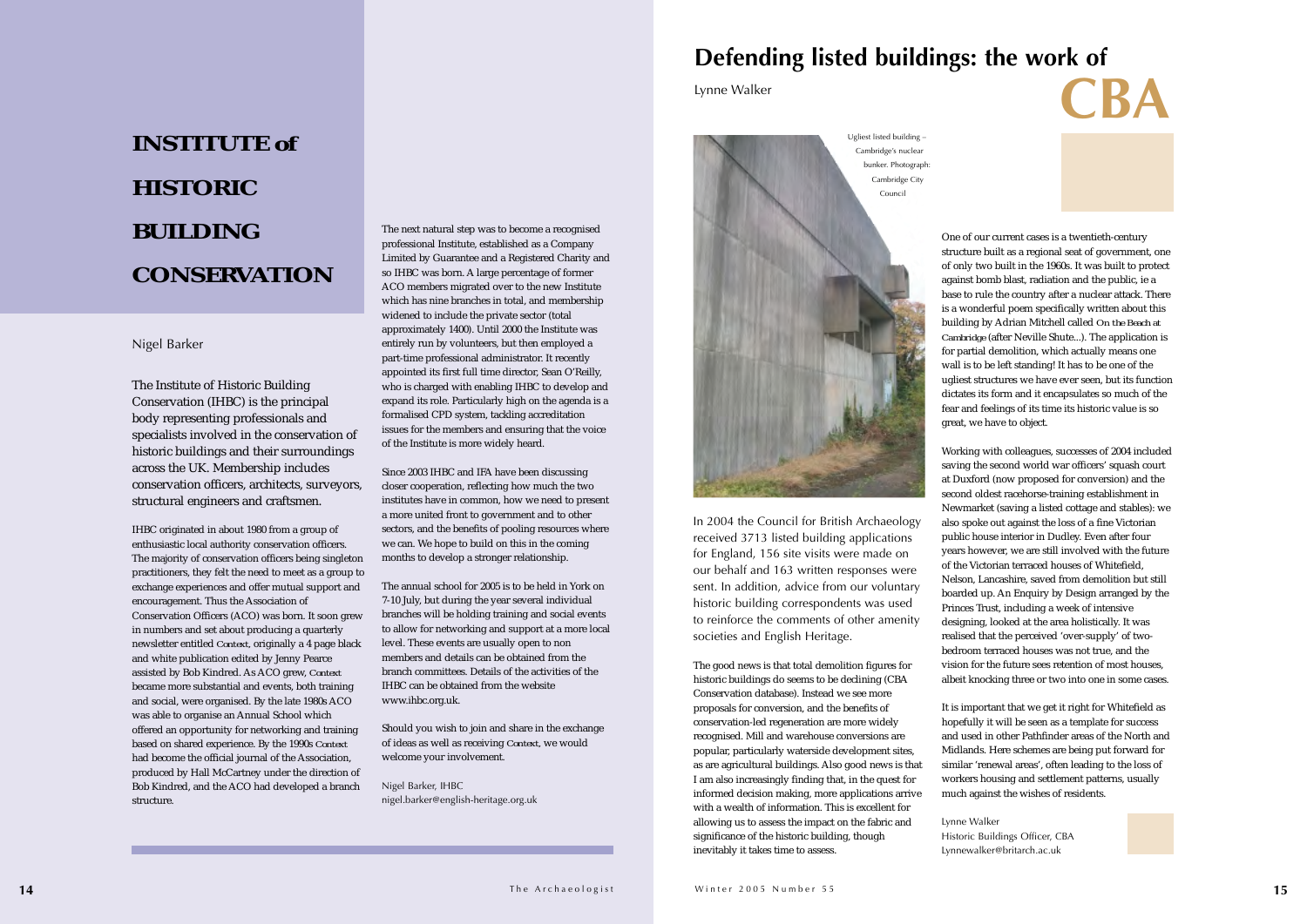

### **LONDON**

In unusual circumstances, English Heritage agreed to undertake a study to characterise the historical and architectural development of the London suburb of South Acton. Using building analysis, documentary research and oral history, the aim is to analyse and then promote understanding of the evolution of this neighbourhood, to help local people gain a more historically based sense of place, and to provide a record of what South Acton is like now for posterity.

In June 2004 the South Acton Residents' Action Group (SARAG) and Ealing Civic Society approached English Heritage requesting a characterisation study of South Acton. This neighbourhood has one of the largest post-war housing estates in west London, exhibiting a rich and typical variety of buildings from the 1950s, '60s and '70s, 'comprehensive redevelopment' that followed slum clearance of late nineteenth-century terraces. The result is a mixture of high- and low-rise flats in a mature landscape, with great variety of appearance and quality in the architecture and the spaces between.

Through the 1980s and '90s the problems and costs of maintaining public housing mounted, repairs became backlogged, and in 1996 the London Borough of Ealing began to plan 'comprehensive regeneration'. In 2001 a 21-storey tower block, Barrie House, was demolished; low-rise homes have been built on the site. More blocks have been earmarked for demolition and replacement, others for refurbishment.

#### **Community value**

There are no buildings of outstanding historic or architectural interest, nor is conservation area designation justified. Despite this, some members of the local community, led by SARAG, strongly believe that there is something here worth keeping. Ignorance of history risks the repetition of past mistakes. People would like to see the history and character of South Acton's built environment articulated before the next attempt at a fresh start is too advanced. As SARAG's manifesto 'Aspirations for Change' states: 'the history, continuity and community spirit of the area is important and should inform what happens and which buildings are retained.'

Acton: mixed development from the 1950s; slab blocks with frosted-glass access balconies and low-rise maisonette blocks laid out around open greens. Photograph: Derek Kendall © English Heritage



An English Heritage investigator and photographer are working alongside a team from Fluid, community engagement consultants, to engage local residents in documenting their memories of the neighbourhood. This side of the project seeks to discover what people feel is of value and significance in South Acton's built environment, focusing on what has happened, not on what should happen, though understanding the past should inform attitudes to the future. The final report will be available locally, as well as through the NMR.

> Acton: brick 'improvements' of the 1980s and 1990s at the entrance to Harlech Tower, a concrete tower block of 1968-71. Photograph: Derek Kendall © English Heritage





New approaches to the historical analysis of postwar housing are needed. For this South Acton presents an excellent and timely opportunity.

Peter Guillery English Heritage

### **LIVERPOOL**

A recently completed assessment of housing in Anfield and Breckfield, inner-Liverpool suburbs blighted by economic decline and social problems, was carried out in response to proposals for a 'Pathfinder' Housing Market Renewal Initiative. By combining documentary research with a rapid survey of the whole area, the study complements the broader based Merseyside Historic Characterisation Project (by Merseyside Archaeological Service in conjunction with English Heritage).

The Anfield/Breckfield work has resulted in a more in-depth understanding of the evolution of the area, identification and analysis of the 'typical', and occasionally the 'unique', as well as highlighting those parts of the area most vulnerable to change. A strong methodological element was built into the study and will be published as a model. Similar approaches might usefully be extended to the analysis of towns, villages or rural areas where buildings need to be assessed as a key part of the wider landscape.

Adoption of a fully integrated approach to analysing and understanding the historic environment is a key strategic objective for English Heritage and has proved an important driver in the recent reorganisation of its research teams. Area studies like those described here have great potential to contribute to this multi-disciplinary approach and to act as vehicles for developing effective partnerships between those involved in research on the one hand and planning and conservation professionals on the other.

John Cattell Head of Survey and Investigation (Buildings) English Heritage

### **CHARACTERISING THE BUILT ENVIRONMENTIN LONDON AND LIVERPOOL**

Peter Guillery and John Cattell

Acton: Charles Hocking House – a Corbusian slab block of 1965-7 named after an Acton Borough Council Chief Librarian. Photograph: Derek Kendall © English Heritage



Acton: red-brick development of the 1970s, laid out around cul de sacs and predominantly low rise. Photograph: Derek Kendall © English Heritage

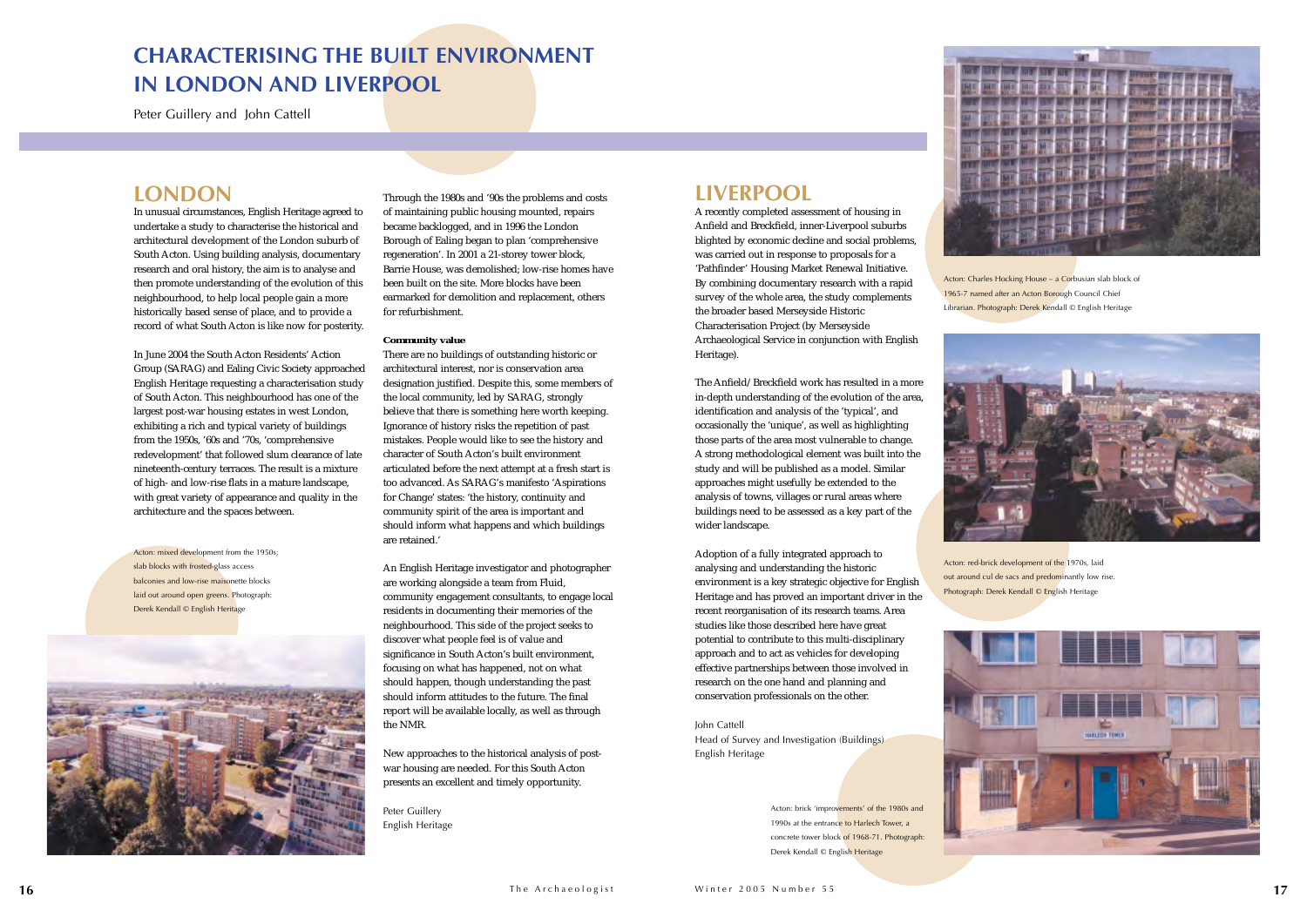# Safet<sub>in</sub> Buildings Archaeology

Paul lefferv

 $\mathbf{Indiana\ Jones}$  demonstrates on numerous occasions the need for consideration of Health and Safety in Buildings Archaeology. Properly implemented that might make his films pretty boring, but the public view that the pursuit of the past is an adventure which can only be spoiled by red tape is both wrong and dangerous. Wrong, because good H&S should be about enabling and not preventing our work. Dangerous, because our work often leaves us exposed to all manner of threats which we ignore at our peril.

> An article this length cannot identify all the issues, but here is a useful checklist

- is the building secure or can potentially dangerous animals or people gain access without your knowledge (animal attack, needles etc)?
- are the electric and gas services off?
- is there danger of flooding or the build up of gases? Confined spaces require specialist training and equipment
- are you able to get in and out without being accidentally locked in?
- is the fabric of the building stable or are there potential hazards?
- are there uneven surfaces, unlit steps or falls, rotten timbers?
- is there a build up of pigeon droppings, standing water with rats or other rodents (zoonotic diseases)
- are you working in an isolated area with difficult access for bringing in any equipment?
- if using scaffolding are you sure that it is safe, has it been checked by a competent person and are you trained to use it correctly?
- length of journey to and from site and rest breaks if driving.

So to any Indianas out there, think safe and live to have many more adventures!

#### **USEFUL TRAINING AND INFORMATION SOURCES** (a guide, not an exhaustive list)

**Health and Safety Executive**. The HSE has a useful website packed with downloadable leaflets on every subject from *Accident Reporting* to *Zoonotic Diseases.* They also have a publications order line and advice line for H&S queries. www.hse.gov.uk

The range of work IFA members do and the range of buildings encountered mean that there is no simple H&S solution. We may work alone or in teams, the building may be in good repair or an unstable ruin. It may be medieval and agricultural or twentiethcentury and industrial. It may be contaminated with chemical agents or animal borne (zoonotic) diseases.

Gatehouse of Debre Berhan Selassie Church, Gonder, Ethiopia. Even World Heritage Sites can look like spot the hazard competition entries. © Paul Iefferv

For good reasons, every employer is required to comply with current H&S legislation, and employees also have a responsibility to report any unsafe working conditions or practices and to comply with training and equipment guidelines. Risk Assessments have to be carried out andappropriate training, equipment, working practices, specialist advice and monitoring systems put in place.

**SCAUM**. The Standing Conference of Archaeological Unit Managers produces two useful manuals, *Health & Safety in Field Archaeology* and *Employment Manual.* Check with your organisation's safety coordinator, contact SCAUM direct, or purchase through IFA.

**British Red Cross**. This provides First Aid, Manual handling and other related training and can provide First Aid equipment. www.redcross.org.uk

**AM Training Services Ltd**. Providers of First Aid, Pre-Hospital Care, Health & Safety and associated Training. Run a Lone Worker Course specifically for Historic Environment Specialists. Their clients include Oxford City Council, Oxford Archaeology and CgMs Ltd. www.amtrainingservices.co.uk

**Oxford University Department for Continuing Education**. Provide professional courses for the historic environment, including an annual Health & Safety for Archaeologists course. This gives a detailed review of the current legislation as well as an opportunity to explore practical issues for a range of situations including buildings and lone working. www.conted.ox.ac.uk

**Royal Institute of Chartered Surveyors.** *Surveying Safely – Your guide to personal safety at work*. www.rics.org.uk/Management/Healthandsafety/s urv\_safe.htm (hard copies available, free from RICS). Heritage Protection Department Paul-philip.jeffery@english-

Paul Jeffery English Heritage heritage.org.uk

# Safety

Avionics Building, RAF Upper Heyford. Before entering are you sure you can get out again? © Paul Jeffery





HMS Forward, Newhaven. Second World War Tunnels. Ensure you are equipped and prepared before you enter. © Paul Jeffery

#### BUILDING RISK ASSESSMENT

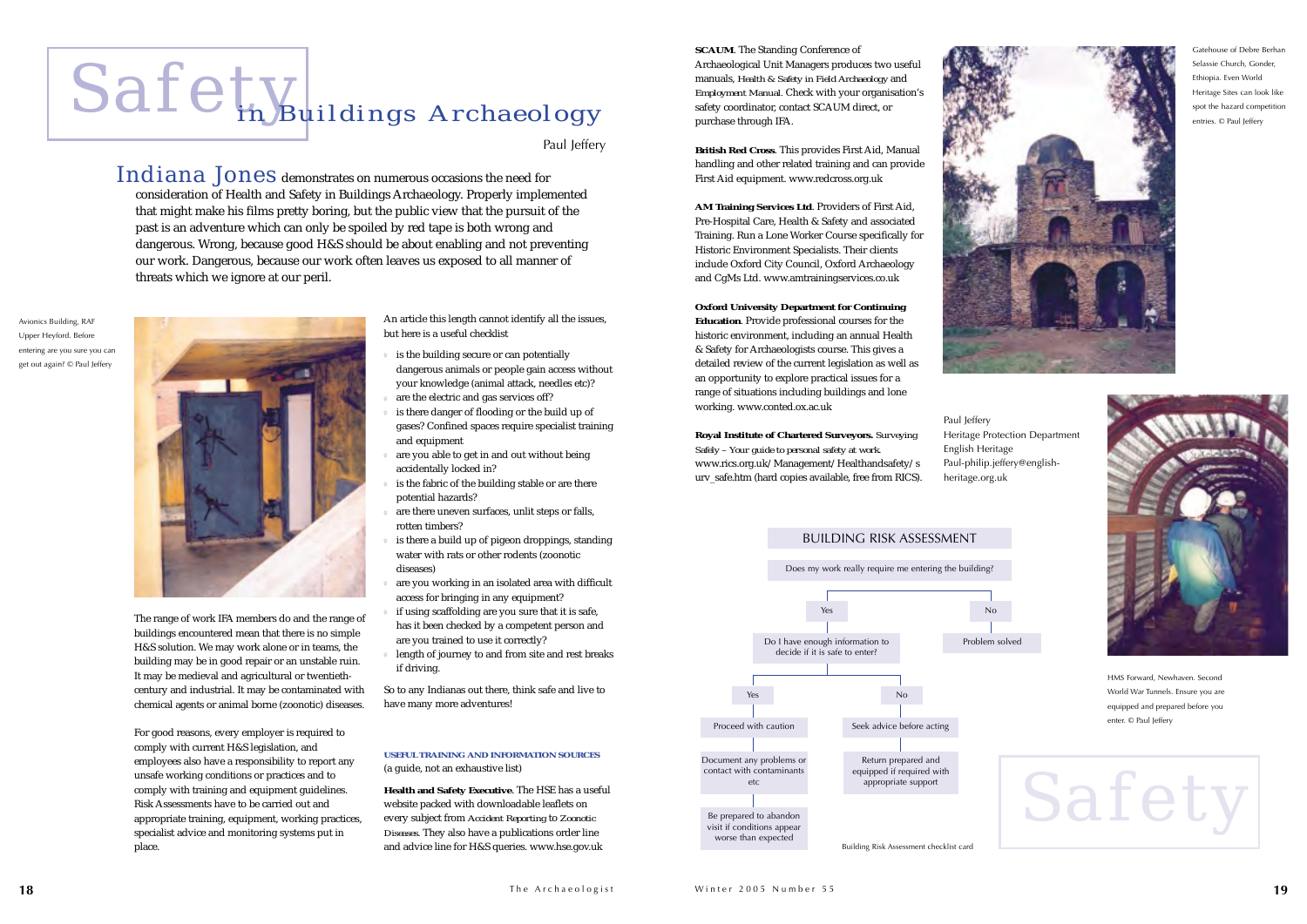planning authorities are not even rigorous in applying the recording provisions set out in PPG 15 (see Shane Gould, p12).

Again, the early experience of buildings archaeologists was largely gained studying the 'bones' of buildings and monuments, rather than their surface finishes, and on the back of major conservation or dismantling and re-erection projects, typically with detailed and comprehensive recording, quite unlike the small-scale works frequent in the planning process. And archaeologists involved with building conservation are often under-valued (and under-value themselves) as part of the client team.

#### **Brief and tender stages**

The first opportunity is the prospect of improved links between the planning, conservation, archaeological and architectural professionals at local authority level. The brief and tender stages of recording projects are an opportunity to bring conservation and archaeological officers together. Sharing responsibility would deliver more confidence and consistency and ensure that greater account is taken of regional vernacular traditions. Other benefits might include improved procurement arrangements, enhanced record systems and more coherent regional research projects.

#### **Multi-disciplinary teams**

A second opportunity is the prospect of multidisciplinary teams. In some instances the archaeologist may play a more extended role in the design of conservation works and in the coordination of related specialists and services (for example, measured survey, dendrochronology, and mortar or paint analysis). Other benefits might include rolling programmes of archaeological recording as part of forward maintenance plans and the creation of 'retained' archaeologists for certain classes of historic building or monument.

**Collaboration not fragmentation** Integration of different professional bodies responsible for the management and interpretation of the built environment would be another positive step. The conservation part of the built environment sector is too small to support the increasing number of professional institutions and related interest groups. Continued fragmentation is unsustainable. Co-operation, and possibly merger, are the only logical ways forward. IFA could play a lead role, perhaps starting with the Buildings Archaeology Group sharing resources with similar groups within the IHBC and perhaps the Royal Institution of Chartered Surveyors. One useful collaborative project

**'Archaeologists' for buildings?** But problems remain. One is the word 'archaeologist'. CBA has been a statutory consultee for Listed Building Consent notifications for many years, but there remains puzzlement about the involvement of archaeologists with buildings. Another problem is that recording a building, if it happens at all, happens *after* key decisions have been taken, usually as a condition of consent. Recording should not be seen as a punishment for bad applications but as a beneficial process that can avoid damage to historic buildings. Some local

## BUILDINGS ARCHAEOLOGY: **problems and opportunities**

#### Jason Wood

might be to draw together and publish relevant extensive and intensive recording procedures and planning scenarios to illustrate good development control and historic building

recording practices.

These opportunities could all be advanced through enhanced training. Although the number of published standards, principles and guidelines continues to increase, nothing replaces the advantages of participation in courses. But at what level and to whom should such courses be aimed? Are existing courses sufficient in number and flexibility to get the

**Training** message across?

Jason Wood





Heritage Consultancy Services

Jason was a founder member of the IFA Buildings Special Interest Group and its Chair between 1994 and 1998. He is the author of a chapter on historic buildings to be published in the new edition of *Archaeological Resource Management in the UK – An Introduction*.

#### Lancashire County Archaeology Service's information leaflet concisely explains the benefits of recording historic buildings. Although published six years after English PPG 15, it was still one of the first county-based guides on the subject produced in the UK. (Courtesy Lancashire County

Council)





**Recording Historic** 

The long period of major repair at Ightham Mote in Kent on behalf of the National Trust has recently drawn to a close. The project had the benefit throughout of a project archaeologist working alongside the architect and contractor to inform the process and record what was discovered. (Photo: Jason Wood)

**Over the last twenty years or so, the archaeological profession has passed important milestones in buildings archaeology. Warwick Rodwell laid the modernfoundations, providing a general guide to analysis of buildings using churches as examples. From the mid-1980s, long-term historic fabric surveys were set up by English Heritage in order to understand monuments in their care prior to major works. About fifteen years ago the profession really woke up to the academic and commercial potential of work in this field. IFA's Buildings Special Interest Group was established and a string of successful conferences, day schools and other events reinforced the message. Publications by the IFA and ALGAO followed, anticipating and responding to planning guidance.**

St George of England Church in Toddington, Bedfordshire. Recording and analysis provided accurate base level of information about the nature and historical development of the tower to inform a repair programme. (Drawing: Network Archaeology Ltd)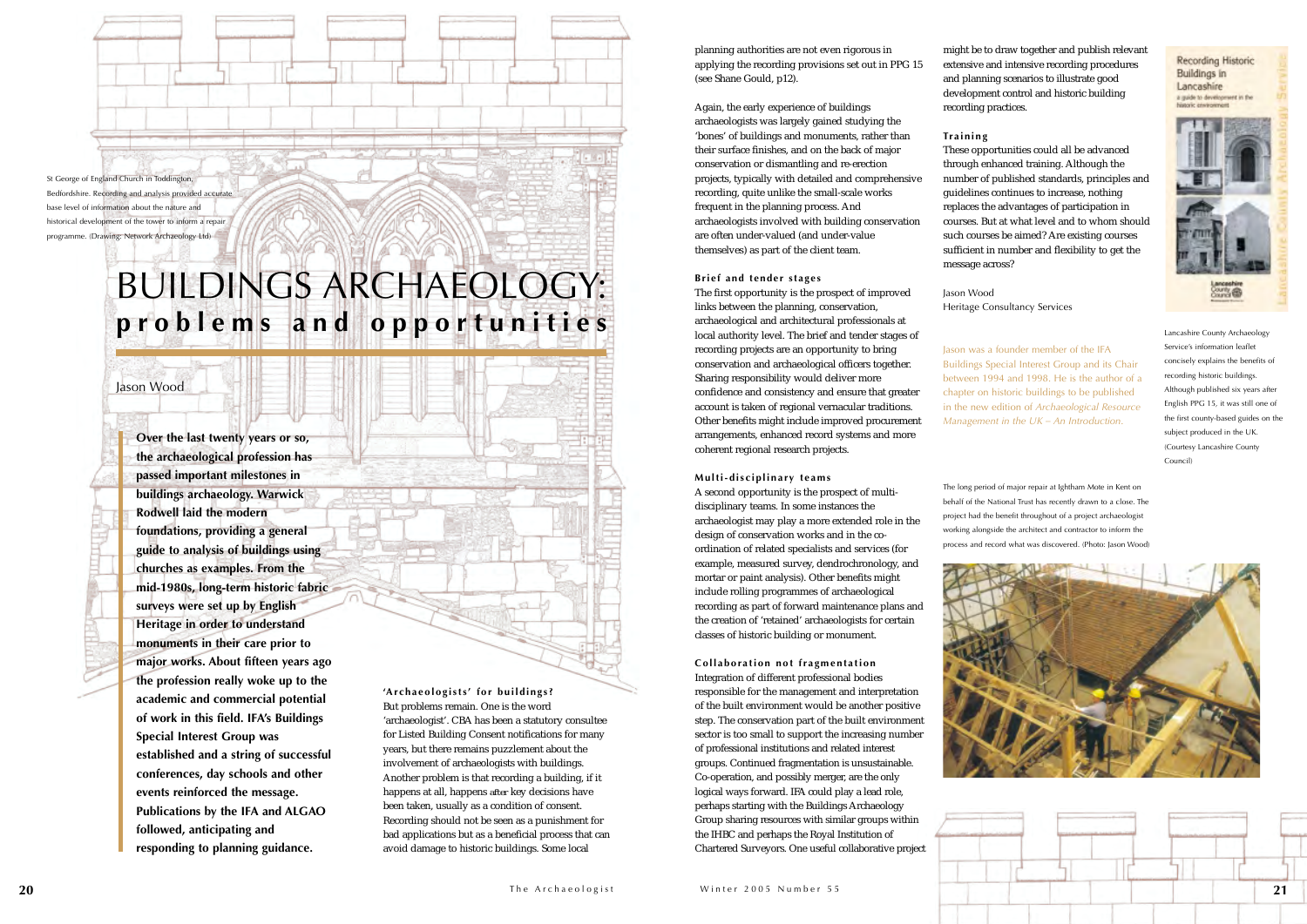#### *Improving the image*

One major disadvantage is the quality of the photographic image. This is improving, but was primarily intended just as a view finder. Consequently, if the building requires an accompanying image, it may need a different technique. To produce a stone-by-stone elevation photogrammetry is a viable option, but is timeconsuming and therefore expensive. Providing the elevation is flat, or consists of flat elements, rectified photography is cheaper. Digitally corrected photographs can be used to drape an elevation using CAD to save plotting time, especially if the elevation is built with small irregular stones or flints. It is ideal for showing painted decoration and was used to record a wall painting at Norwich.

This technique, perfected at Norwich Cathedral, has filtered down to other ecclesiastical buildings in Norfolk. Wymondham Abbey commissioned measured survey plans and elevations to aid designs for a visitor centre. Rectified photographs were used to give added detail to the elevations of coursed flint. The same method was used at All Saints, Hethel, a Grade I listed building with square flint tower. This was subsequently scaffolded for



*In the last decade all types of building have been subjected to more intensive recording due to the rise of building archaeology and new legislation such as PPG15. Although outside the secular planning process, ecclesiastical buildings have also benefited.*

Recording at cathedrals takes a variety of forms, but large projects are usually a reaction to repairs or conservation. Recording elevations is usually tied in with stone replacement, and the process is seen as a means of producing accurate drawings for the architect to mark up required work. The archaeological aspect is an added bonus. However, cathedrals are realising the value of commissioning measured surveys to produce plans of their complex buildings. The first major survey was of Norwich (1997-98), to aid design of a visitor centre. At present, Newcastle is considering a similar project to complement its conservation plan, and Lichfield to aid its fire evacuation procedures. Again, archaeology is not the stimulus, but much can be gleaned from the resulting plans.

#### *Single-person recording*

Techniques for recording buildings are becoming increasingly sophisticated. Advances in Total Stations in the last few years mean that surveying can be achieved quickly, accurately and cheaply. One person can now operate alone using a reflectorless machine which takes readings off the actual walls rather than the prism held by an assistant, or for horizontal surfaces the operator may choose to use a robotic machine which seeks out the prism they are positioning.

#### *Scanning cathedrals*

For major elevations photogrammetry was the obvious choice until recently. Now there is a new option; laser scanning. When deciding how to record a 315 ft building it makes sense to turn to the construction industry for ideas. Laser scanning was developed for checking the 'as-built' accuracy of skyscrapers so is a natural choice for otherwise inaccessible heights. By systematically scanning the building from different directions the operator can produce a ghostly image or 'point cloud' in 3D.

A recent project to laser scan the tower and spire at Norwich took two days on site and captured all relevant detail. The resulting 'point cloud' is an important source of information. It can be manipulated using a viewer to obtain cut-through sections, heights, dimensions or plots. Those with more sophisticated requirements can purchase software and produce line drawings by joining the dots, or even render the cloud to produce a solid model. Archaeologists can plot information and make judgements about the significance of the fabric themselves, rather than relying on a survey technician (as in photogrammetry). At Norwich, scanning was invaluable for obtaining 'cut-line' horizontal sections through an otherwise inaccessible spire, but time on site is expensive and maximum yield has to be guaranteed.



repairs and so the plotted 'photo-realistic' drawings could be annotated with archaeological observations. Rectified photography was used to good effect ensuring that both buildings were well recorded at minimal cost.

Cost is a big issue when dealing with churches and even cathedrals. It is essential to select the mostappropriate method that produces a good record for a reasonable price. We can also stress the other positive benefits of survey work, such as assistance to the architect, value as a management tool, or even how they can assist seating arrangements for

concerts.

Cathedrals come under scrutiny more often than parish churches, but these too deserve to be recorded before important information about their development is lost during repairs and repointing.

For further information or consultancy advice, contact *archaeological.surveyor@cathedral.org.uk*

Phil ThomasCathedral Survey Services archaeological.surveyor@cathedral.org.uk

*Recording Cathedrals, Abbeys & Churches:*  new techniques on old buildings Phil Thomas







A point-cloud of Norwich Cathedral tower & spire; the results of a laser scan by APR Services

Preparing a measured survey of Wymondham Abbey, Norfolk before designing a Visitor Centre. Photograph: Phil Thomas



Cyra Laser Scanner in cathedral cloister.Photograph: Phil Thomas

Weathervane onNorwich Cathedral's spire. Detail of Point-Cloud. Image produced by Phil Thomas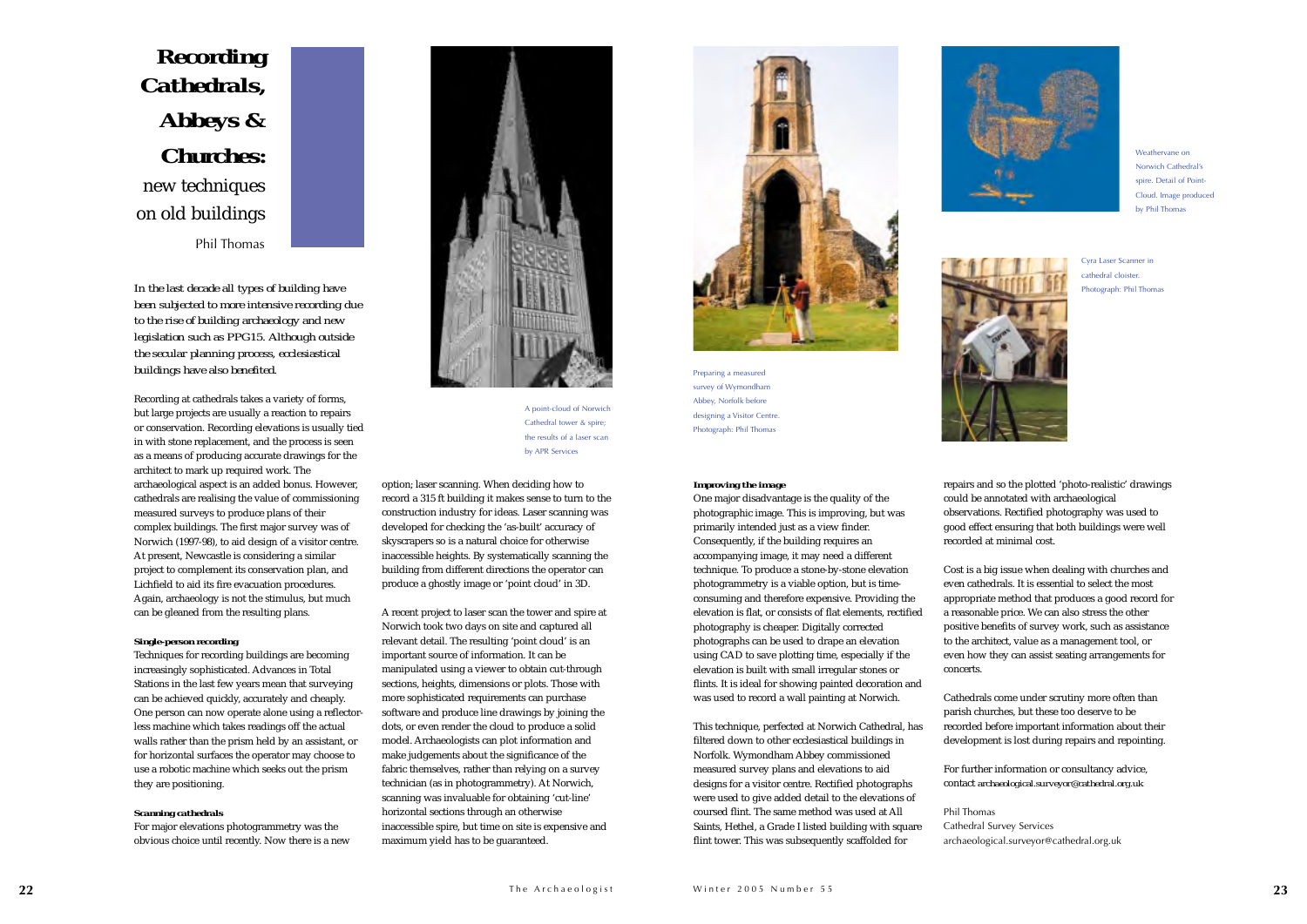This annual one week course at Oxford University Dept of Continuing Education focuses on teaching the principles of building recording and analysis, as well as practical recording methods and techniques that can be applied to a range of historic structures and buildings. Participants ranged from postgraduate archaeological students to professional buildings analysts.

An intensive mix of lectures, case studies and fieldwork included a day-trip to a 'secret' location followed by group based research, discussion and analysis, and production of scaled, hand drawn survey drawings. The results were presented and discussed and, after much anticipation, the development of the building was finally revealed by the course directors. Whilst the principles of building analysis can be applied to most structures, fieldwork concentrated on local timber framed buildings. The choice was practical as these lend themselves to interpretation, once the basics of their construction and evolution is understood. If the course lacked anything, it was an introduction to recording twentieth-century buildings and in particular industrial structures/complexes. The

sheer scale, complexity and available material relating to these sites can in itself be daunting, with additional aspects such as oral history collation, internet resources, video records, aerial photography, historical associations.

Another area often neglected at academic level is the question of establishing and controlling correct levels of recording and setting standards for minimum requirements. Case studies illustrating best practice standards for *all* levels of recording, as set out by the *RCHME* '*Recording Historic Buildings A Descriptive Specification'* would benefit buildings analysts and local authority conservation staff.

*Training events for heritage professionals are organised by English Heritage in association with the Archaeology Training Forum, IFA and IHBC. Short courses available at Oxford University Department of Continuing Education cover a range of topics including public inquiry, archaeological publication, maritime archaeology, health and safety and web publishing. Email Alison.macdonald@conted.ox.ac.uk for a programme.*

Ignus Froneman

Geophysical survey methods are well understood by the archaeological community and are routine in subsurface investigation. Less well known, but equally effective, is a toolkit of electromagnetic sensing techniques for the investigation of standing buildings, structures, and monuments (and exposed soils under excavation). Known as 'Ground-Based Remote Sensing' (GBRS), the methods comprise a range of imaging tools that have been borrowed and adapted from aerial and orbital remote sensing and from medical investigation.

The principal tools are multispectral imaging, which helps differentiate complex areas of building fabric, and fittings such as historic glass; Contrast/contour Enhancing Illumination (CEI) and Laser Contour Profiling (LCP), which reveal features hidden beneath plaster and rendered surfaces; Laser Surface Profiling (LASP) and Multiple Angle Surface Saturation (MASS), that decipher illegible inscriptions, graffiti, and carved detail; and ultraviolet fluorescence and infra-red luminescencethat can detect traces of paint or other decorative pigments. All reveal information invisible to the unaided eye.

Since the development of GBRS in the 1980s, huge advances have been made in methodology and particularly in digital imaging processes. Highly portable diode lasers have opened up the potential for reaching areas of fabric and objects at high level and in obscure locations. Direct digital capture has improved multispectral imaging capabilities and has made possible cost-effective UV-visible-IR composites for study of multiphase fabric. One of the greatest advances has been the improvement in data visualisation software, with the introduction of powerful mathematical techniques that allow extraction and meaningful display of information from complex images. Again, the development owes much to earth-observation remote sensing and to medical imaging. So powerful are these methods that many historic building GBRS surveys carried out twenty years ago are now being reexamined and additional data extracted.

The methods are cost effective, rapid and nondestructive. Future developments promise ever clearer elucidation of complex standing fabric, especially when used in conjunction with metric survey techniques such as laser scanning.

For more information see: http://www.nottingham.ac.uk/~ahzcb/gbrs.html or contact Chris Brooke at chris.brooke@nottingham.ac.uk

Christopher Brooke University of Nottingham





### Training for recording buildings: *Course review* Building Survey Week: *Analysing and Recording Historic Buildings*

Ignus Froneman

### Ground-based remote sensing – 'geophysics' for historic buildings

Christopher Brooke

Dorchester Abbey, Oxfordshire. Left: the west wall of the nave as seen by the naked eye; Right: a pseudocolour density slice of a CEI image of the same area revealing multiple anomalies. © Christopher J Brooke

Upton church, Nottinghamshire. Left: a fragmentary late eighteenthcentury wall painting recorded by conventional photography; Right: a UV fluorescence image of the same area. © Christopher J Brooke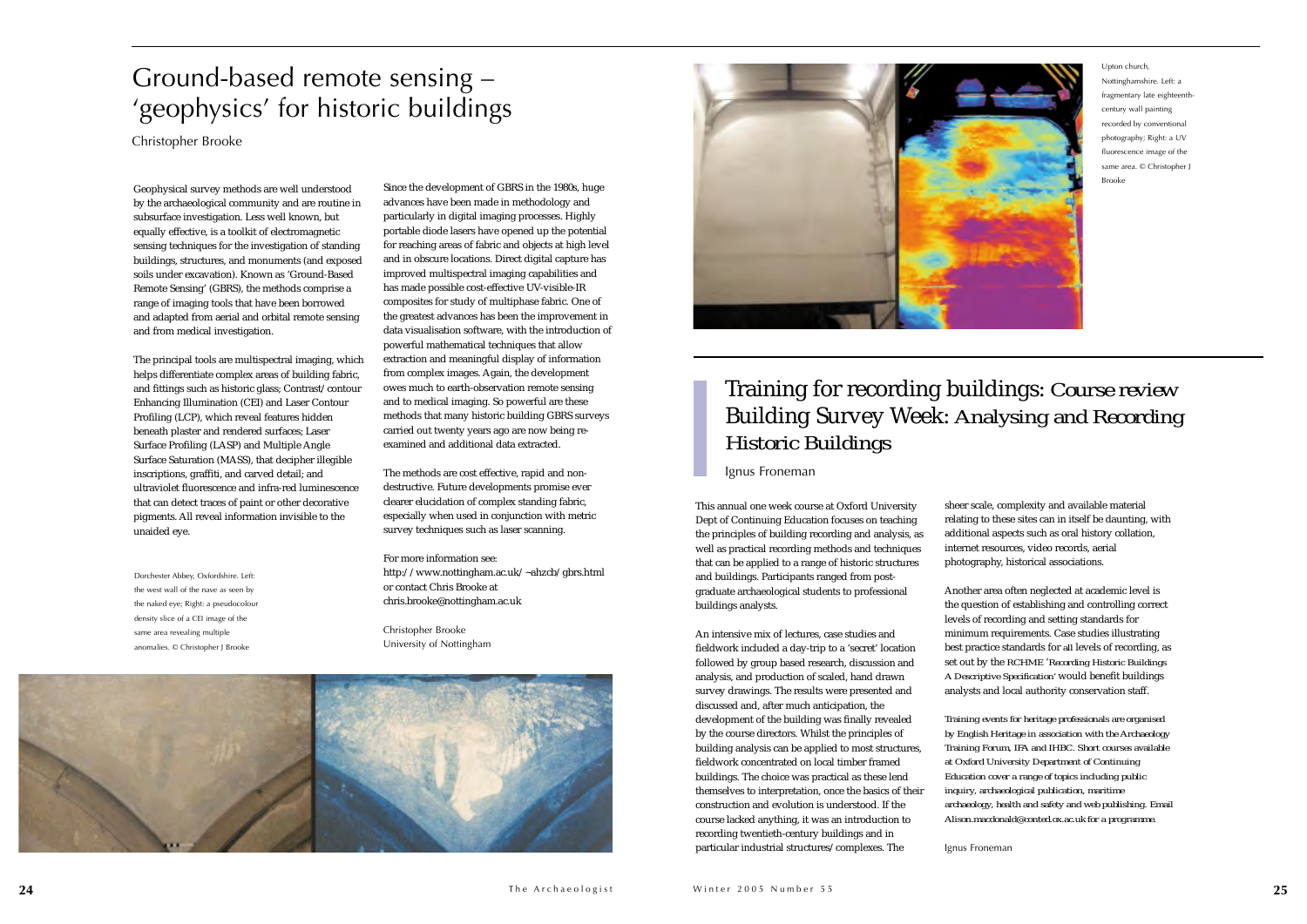Laser scanning is becoming a widespread technique for recording cultural heritage around the world. A range of scanners are available, from airborne systems that provide detailed topographic modelling of large sites or regions, through site portable time-of-flight scanners suitable for measuring buildings and monuments to triangulation scanners that provide sub mm accuracy for small artefacts. Generally, the visual impact of the point cloud generated from scanning is impressive.

Without recognised standards and guidance, data

can't be collected consistently from site to site. The joint English Heritage/Newcastle University Heritage3D project is seeking to address these problems by developing best practice for using 3D laser scanning in cultural heritage applications and helping users get the most out of this developing technique. The project is looking at laser scanning



as a whole and developing guidance in conjunction with the general scanning community through a series of visits and steering committee meetings.

The first Heritage3D project workshop last November identified guidance to deliver useful standard as a positive step. Catherine Hardman (ADS) suggested that planning for data reuse would be the most effective way of getting best value from archived scanner data. Such reuse is currently limited by the availability of affordable commercial software with tools suitable for heritage applications. For example, while all users can now access digital images and, in most cases, digital survey drawings, very few users can routinely use scan data. Wolfgang Boehler (Mainz University of Applied Sciences) highlighted a number of ways laser scanning may be integrated with other techniques such as photogrammetry, and Richard Gillibrand (University of Bristol), provided an interesting example of using laser scanning combined with computer rendering techniques to look at lighting of features (such as rock carvings), monuments or entire buildings which may have been moved since their original inception and where the original lighting may have had a particular influence on the feature's design and orientation.

The project will now move onto addressing the issues raised in order to provide professional guidance. Regular updates will be available via the project website. As an archaeologist who has used laser scanning, or someone who would like to know more about laser scanning in general, you may like to play an active role in the project by becoming a project associate. This pool of experts is acting as the wide knowledge base from which steering committee members will be chosen. For more information please contact the project officer at info@heritage3d.org or visit www.heritage3D.org.

David Barber and Jon Mills School of Civil Engineering and Geosciences, University of Newcastle

Paul Bryan Metric Survey Team Leader, English Heritage Oral history is an increasingly valued resource in the analysis and recording of our built heritage. With a greater recognition of the historic and architectural interest of twentieth-century sites in particular, oral history is proving itself worthwhile for historic building analysts, researchers and archaeologists. With an emphasis on informed conservation and a legislative framework encouraging assessment prior to specifying appropriate levels of recording, oral history is valuable during both assessment and recording stages of a project. It can take a number of forms including on-site interviews and walkovers, or even written personal testimonies by email

Much of the interest in historic buildings lies in the use, adaptations and alterations triggered by architectural fashions or changes in function and social conditions. Often recording and assessment work is carried out on vacant buildings where the interpretation and analysis can lack detail, supporting evidence or even anecdotal interest. Recently departed tenants, the people who had direct experience of its workings, failings or development, present opportunities that should not be ignored.

Oral history has been used in a number of recent CgMs Consulting projects to great effect, contributing a dimension that could so easily be lost. For example, during recording works at Greenham Common contact with an ex-USAF serviceman led to a number of his former colleagues committing their memories and knowledge of the buildings, formerly covered by the Official Secrets Act, to paper.

At Battersea Power Station, contact with former employees, both administrative and floor staff, resulted in a detailed understanding of the surviving plant and its significance, informing decisions on retention/disposal during redevelopment. During our recent assessment and

record of the former HMP Maze in Northern Ireland with approximately 350 buildings, oral history proved invaluable in understanding routines, security measures and procedure as well as the functions of each structure and the interrelationship of groups of buildings. At the Ovaltine Factory, Hertfordshire, site interviews with former staff explained the processes and product ranges and the effect this had on structural evolution of the

buildings.

Technology now makes recording oral history easier than ever. For example, dictaphones, tape and mini disc recorders, email and web have all been used to good effect. However, the justification for excluding or including elements is less straight forward as the selective representation of the interviewee through editing for a specific purpose, such as a building record, may alter or omit narrative. Referenced, selective, use of oral history within a report and the inclusion of a full transcript within an archive is one

solution.

Associate Director – Historic Buildings jon.lowe@cgms.co.uk

Jon Lowe CgMs Consulting Morley House 26 Holborn Viaduct London EC1A 2AT020 7832 1476www.cgms.co.uk

### **using 3D laser scanning in cultural heritage**

David Barber, Jon Mills and Paul Bryan

### **The value of oral history in the recording of buildings**



The West door of the Norman churchat English Heritage's Tynemouth Priory generated from scan data

> Architects impression of the proposed Ovaltine Factory c.1929. Company Archive (c/o Novartis)

Building 91, Greenham Common. Photograph: Jon Lowe





# **Heritage3D – Heritage3D –**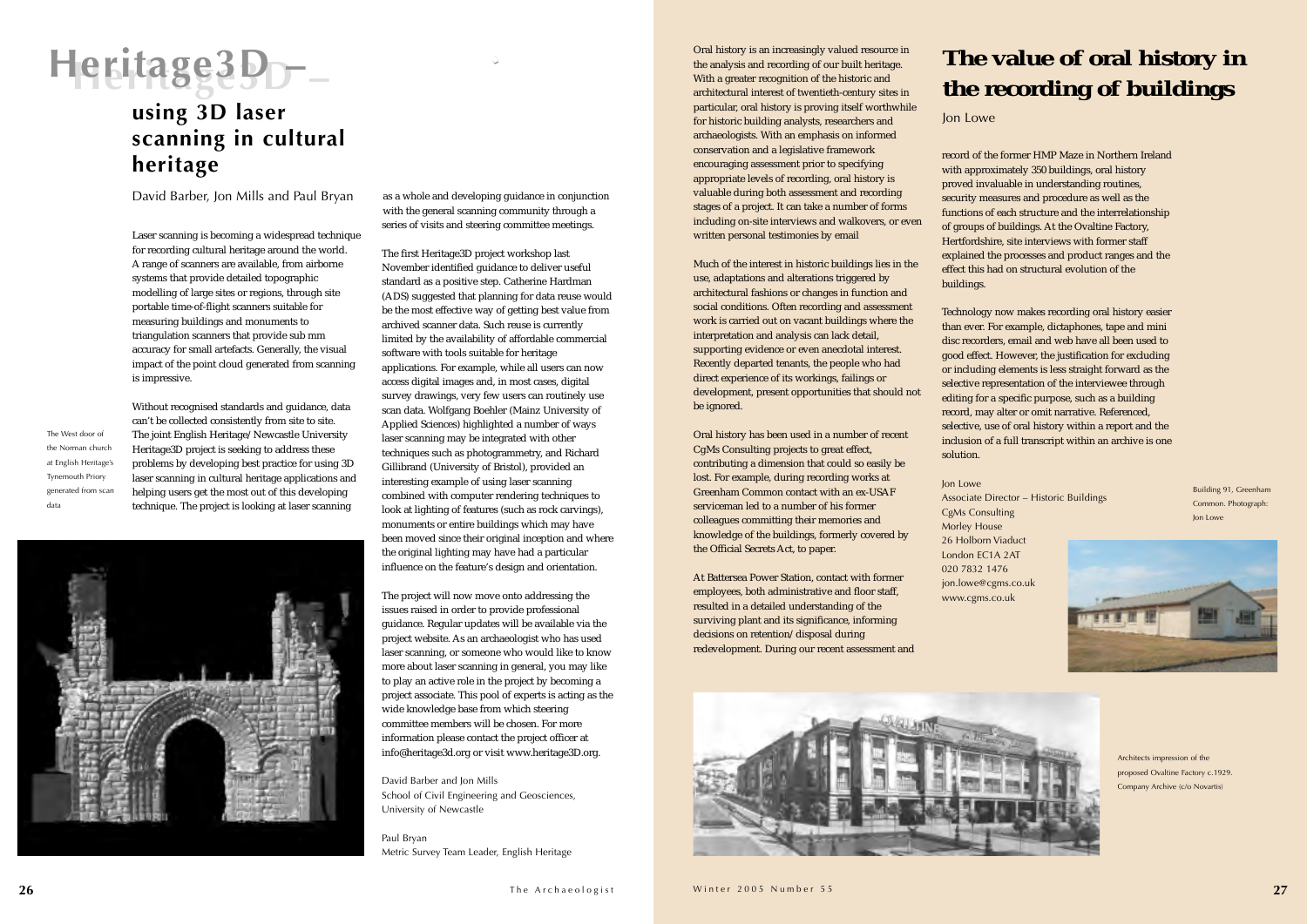*Over the next decade, structural changes to farming and rising rural populations will accelerate the pace of change in the countryside. These changes will put particular pressure on traditional farm buildings, which are increasingly irrelevant to modern practices. These vernacular buildings are an important historic resource and a major contributor to countryside character. How are these values to be protected in the face of processes operating at a global scale?*

English Heritage is currently considering this difficult issue, with a view to issuing new policy guidance. As a first step we will soon publish a major study by the University of Gloucestershire which explores changes already affecting the building stock and continuing drivers of change, quantifying the scale of disrepair and reuse. Agricultural buildings are the biggest category on buildings at risk registers, with 12% of actively used farm buildings in disrepair and 6% of grade I and II\* listed buildings under threat. Since 1980, 6% of listed farm buildings have been granted consent for demolition and one in five have permission for change of use. Despite past policy guidance dissuading conversions to domestic accommodation, 70–80% fall into this category: only 10–20% are converted for employment and business use. Few rural planning authorities have comprehensive data on the state of their historic farm buildings and more than half do not publish relevant supplementary planning guidance.

Future policies needs to place greater emphasis on maintenance and repair of the historic stock and must work with the strong economic pressures driving conversion. We need to achieve better coordination of approaches to long-term conservation and change-of-use. Key to this will be better understanding of which buildings and landscapes are most significant in historic terms, and which are least suited to adaptive reuse. Repair grants should be focused on these. The emphasis for the remainder should be on finding new uses compatible with their historic and landscape value and on driving up the quality of design in conversion.

As a first step towards understanding these values, English Heritage is examining ways of rapidly characterising the resource and its contribution to the wider landscape. In 2005 we will also publish guidance on achieving quality in conversion alongside a series of regional statements calling for a more strategic approach to decisions about this threatened resource.

Steve Trow Head of Rural and Environmental Policy English Heritage

Jeremy Lake Inspector of Historic Buildings English Heritage

Most individual elements of the historicbuilt environment do not meet criteria to be listed but nevertheless are locally important in terms of rarity, historical associations or their relationship to a locale's character. As such, many justify inclusion on a list of locally important structures supported by appropriate policy for their management and protection in the Local Plan.

Following representations to Stevenage Borough Council, a partnership to compile a list was formed comprising members of the Campaign for Real Stevenage, the Stevenage Conservation Liaison Committee and Stevenage Local History Society with staff from the Borough Council, Hertfordshire County Council and Stevenage Museum. Criteria for inclusion were

- is the structure locally unique or a locally good example of style(s), materials, technological innovation or have any other distinguishing character?
- is it a good example of a period of development in its locale?
- is it associated with an important landscape or landmark?
- is it a good example of the work of a locally renowned builder or architect?
- does it have a strong historical associations?

The starting point was structures assessed during the DoE's survey of Stevenage in 1976. Members of the partnership then brought their own suggestions, and the County Council's Extensive Urban Survey identified others. The completed list noted the address, NGR and a single paragraph description. At least one photograph of each structure was deposited, with the other details, into the HER. The list includes numerous nineteenth and twentiethcentury houses, post-medieval public houses, a nineteenth-century fire station converted to a bath house, a former nineteenth-century brewery, a nineteenth-century Methodist chapel, an eighteenthcentury milestone, an early twentieth-century post office, agricultural buildings, a national school and some1955 concrete and cast iron street lamps. The

lamps were rare surviving examples of street furniture from the initial post-war period of development of the new town. Unfortunately, only a few months before the survey started, the last five London County Council style bus stop shelters from the original development of the new town were

demolished.

The project identified a wealth of nationally unlisted structures in Stevenage that justify conservation, and was valuable in bringing together local people with historic environment and planning professionals to make decisions over the future management of a local historic environment. If adopted, the list will make a significant contribution to the management and conservation of Stevenage's locally significant built environment.

Jonathan Smith



Hertfordshire County Council

### *Historic farm buildings: assets or liabilities?*

Steve Trow and Jeremy Lake

### **THE MAKING OF A LOCAL LIST**

Jonathan Smith



Repair work provides local employment and keeps craft skills alive. Ecclerigg Barn under repair. © Andy Lowe, Lake District National Park

> A 1955 concrete and cast iron streetlamp in Stevenage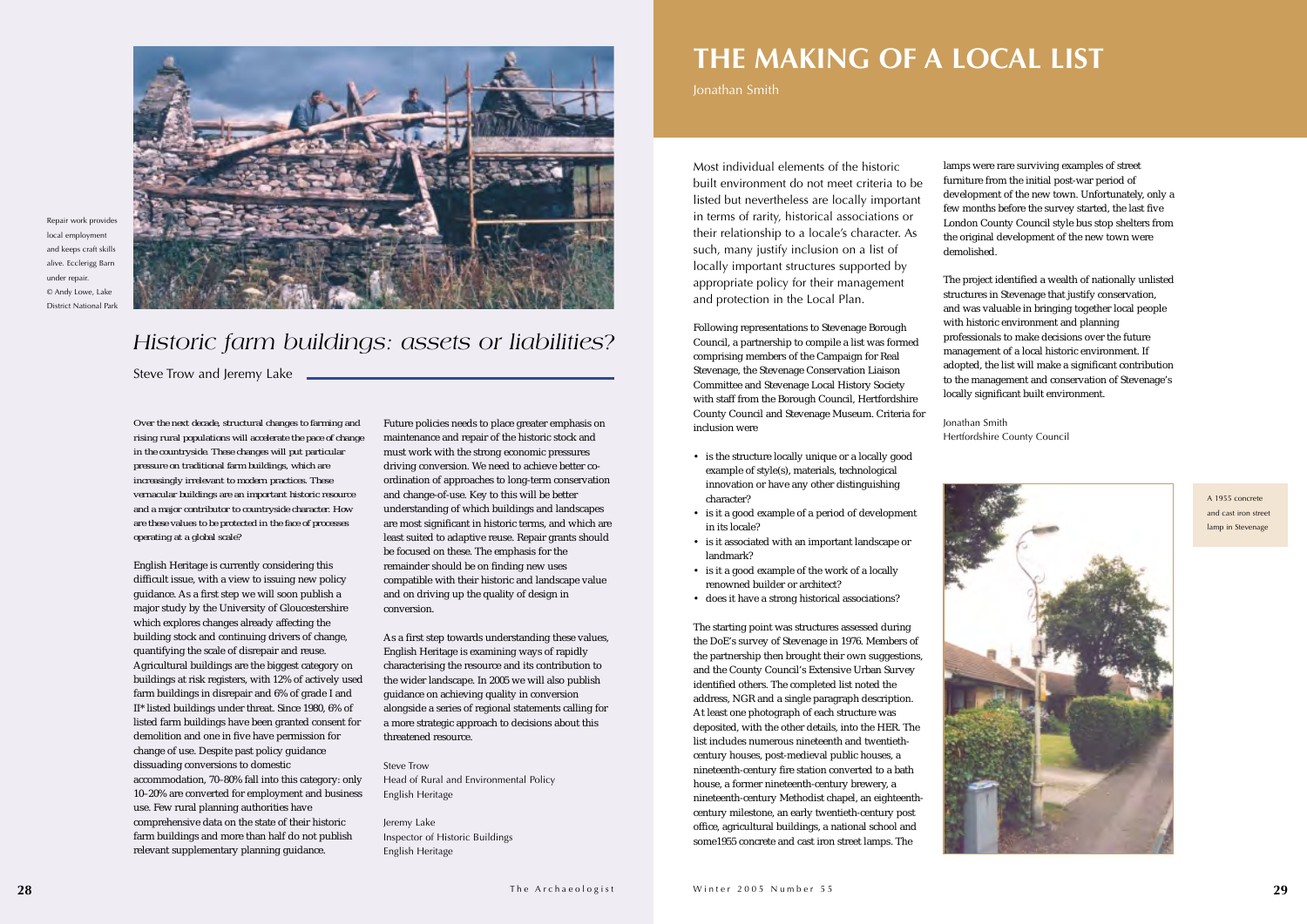

*IV IIIV*



*L*

*Z*

Cassouna and their son Quintus. It was reused in this eleventh-century building, with an added inscription to the patron Eirtig: 'Eirtig had me built and endowed to the glory of Christ and St Mary'. Significantly, rather than obliterate the Roman inscription, or use the back of the tombstone, the Anglo-Saxon one has been carved in the apex of the tombstone.

Finder, a foundation cladi, his where pressing freed for districted the countered.<br>
Finding in all its forms, when it<br>
gentious<br>
ged at Geraint Franklin<br>
Scott Wilson<br>
Geraint (@netarch.co.uk Lettering is inherently ephemeral: surface spalling can easily destroy stone inscriptions and writing on painted or plastered surfaces can be equally unstable. Elsewhere, especially in urban areas, historic lettering is in danger of removal or replacement—although documents such as *Streets for All* (English Heritage, 2000) are increasing the appreciation of lettering as an integral part of historic architecture, and the wider historic environment. Conservation issues aside, there is <sup>a</sup> pressing need for archaeologists to adequately record historic lettering, in all its forms, when it is encountered.

With a<br> *The even a*<br> *The exploi*<br> *Theta*<br> *Theta*<br> *Theta*<br> *The tal*  $Ta \, k \, e$  *a building archaeologist around an unfamiliar site, and one of the first things he or she will pick up on is any lettering on the fabric. Inscriptions provide <sup>a</sup> clear association with <sup>a</sup> builder, patron, or inhabitant, perhaps even <sup>a</sup> date. Whilst archaeologists are quick to exploit the text itself, and its contextual information, few choose to study the 'metadata' – the lettering itself, its medium, and its role as an architectural element.*

> Geraint FranklinScott WilsonGeraintf@netarch.co.uk



*S*Sequences and typologies of plan-types, style and ornament, and fixtures and fittings have been assembled through the detailed analysis of buildings firmly dated by inscription. Multiple inscriptions may show evidence of repair, alteration or addition. Occasionally, lettering is left by builders during construction or assembly. Some late medieval masons' marks are on based oncontemporary script, and carpenters' marks are based on Roman numerals.

# *W* Writing on buildings: **the archaeology of lettering**

*A*A Roman tombstone reusedin the eleventh century, at St Mary le Wigford, Lincoln. Photograph: Geraint Franklin

Lettering can be applied (signs, billboards, neon, 3D letters, transfers), inscribed (scratched or carved into the fabric), painted, or drawn (pencil, chalk). Lettering can commemorate (a patron, builder, occupant or event), inform (signage), warn, advertise (eg pub livery, <sup>a</sup> 'for sale' sign), or even dedicate <sup>a</sup> building to <sup>a</sup> saint or deity. These functions may provide information about <sup>a</sup> patron, builder, owner or tenant. Additionally, historic graffiti can reflect other sections of society, displaying subversive or hidden texts in addition to authoritarian ones. A good example is the cell block at Richmond Castle, used to detail conscientious objectors during the first world war.

**FESUS MOMENTUM SALVATOR** "Every cross grows light heneath The shadow Lord of Thine  $U \leq 3$ ricklasby fect ?-  $24$ m May 1974)

Floor mosaic at <mark>Pom</mark>peii

The graffiti was carefully recorded by English Heritage (http://www.alive-uk.com/richmond).

The reuse of lettering is another fascinating field. At the base of the Anglo Saxon tower of St Mary le Wigford Church in Lincoln is a reused Roman tombstone. The original, Roman, inscription is in the lower part of the tablet. The inscription marked the graves of Sacer, a Roman from Gaul, his wife

Geraint Franklin

Graffiti by conscientious objectors detailed at Richmond Castle in the firstworld war. © English Heritage Covent Garden tube station. At least three phases of lettering are visible: the Art Nouveau-influenced terracotta station name was designed by Leslie Green in 1906. The 'Underground' logotype is slightly later: this design was first used around 1908. The London Underground directional signage (including the famous roundel) was designed in 1916 by Edward Johnston and arguably represents the first 'corporate identity'. © Phil Baines

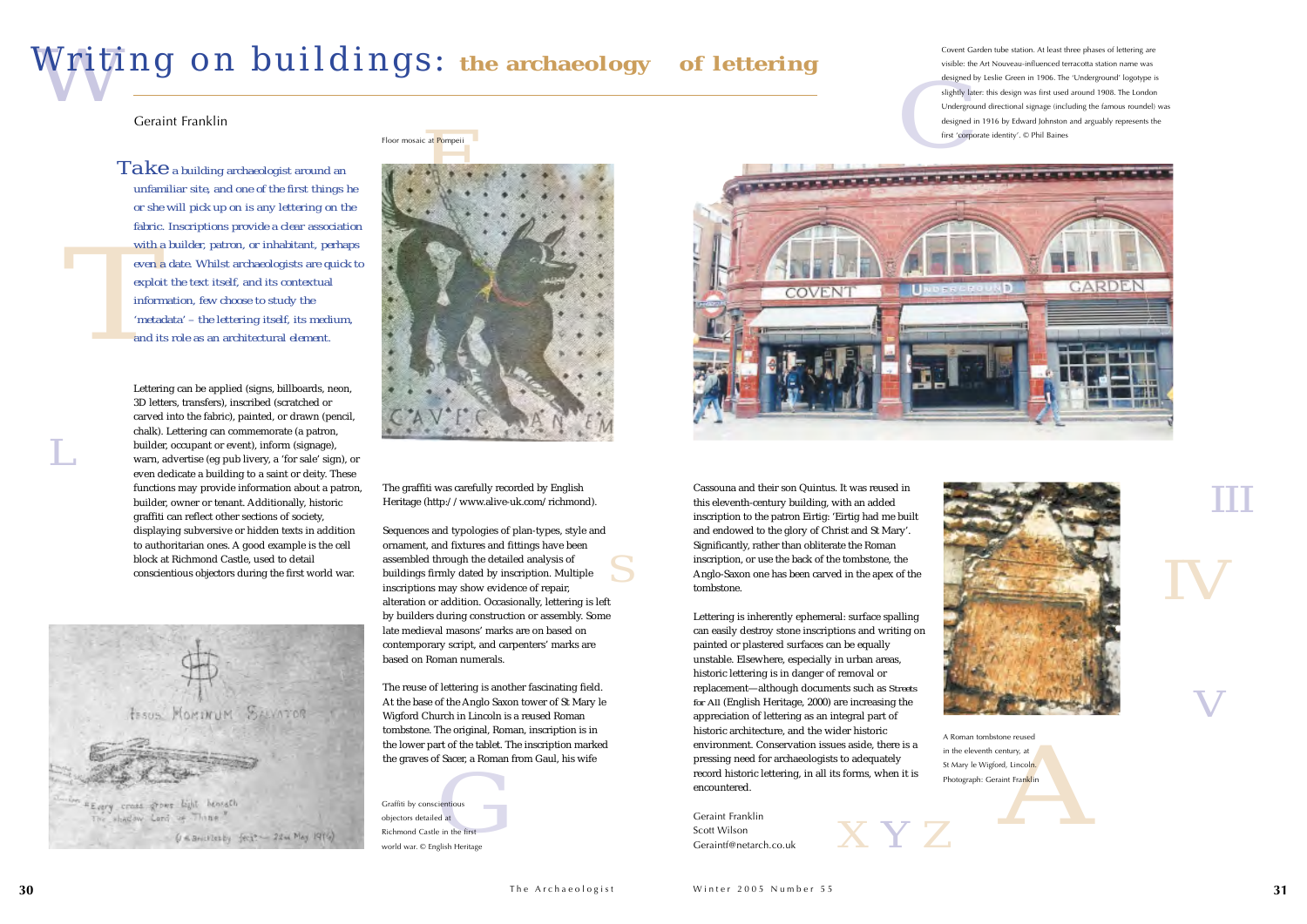# **LONDON,**

### **THAT GREAT CESSPOOL…**

Nigel Jeffries and Bruce Watson

### *'London that great cesspool into which all the loungers of the empire are irresistibly*

*drained' (*A Study in Scarlet *1887) is how Arthur Conan Doyle described one aspect of the economic pull of the metropolis. Yet the nineteenth century is a period of the capital's history that is abundantly present yet largely absent in terms of surviving material culture. OS maps, census returns, publications, photographs, ephemera and oral histories survive, but there are significant gaps. For many years the capital's above- and below-ground nineteenth-century heritage was largely ignored in the pursuit of Roman* Londinium*. Yet between 1600 and 1900 London changed from an important European trading centre at the beginning of colonial expansion to the world's first great modern metropolis at the epicentre of an empire.*

Archaeologists are sometimes guilty of concentrating on data collection and neglecting the people who created those data. Detecting a building's function can be as tricky as working out why a pit was dug, but there are clues if an interdisciplinary approach is adopted. What can interrogation of standing buildings tell us about finds assemblages? Why don't we use evidence from material culture and social history to turn a basic building record into an exciting story based on local archives?

#### *House detectives*

The nineteenth-century component of the Museum of London's collections (curated at the LAARC) has been examined to define exactly what material culture exists from this period. This revealed that most Londoners ate off cheap and mass-produced wares that are traditionally absent from museum collections. Excavated assemblages include such ceramics, together with glassware, clay tobacco pipes and other household objects.

Following outbreaks of cholera caused by polluted water supplies – and in response to 'the Great Stink' of 1858 – an integrated sewage system was constructed between 1858 and 1880. Redundant cesspits were backfilled with domestic rubbish, providing us with a vivid snapshot of the Victorian household as a direct consequence of 'reform' and 'improvement'.

Map regression and the post 1841 census enables excavated assemblages to be attributed to individual properties and families, providing both a social and spatial context. Such a methodology offers the chance to compare the material culture of an individual household with the income of its working inhabitants, the size of their dwelling and the number of occupants. Given such resources it would be possible to construct a 'people and place' database to link archaeological and historical evidence for missing buildings.

#### *Alternative narratives and forgotten stories*

The material culture of nineteenth-century London remains a vast unexplored dataset, and only a few of its potential research questions have been defined. For instance, during 2003 a number of eighteenth-century cellared buildings at Keeley Street, part of the notorious Wild Court slums, were excavated. In 1876 these properties were described by the Metropolitan Board of Works as 'some of the most wretched houses in the metropolis in which the inhabitants are closely packed'. In 1880 the area was 'reformed' when its slums were cleared and replaced by a school and blocks of Peabody Trust flats. The recent excavation revealed brick-lined soakaways, cesspits and cellars, all latterly used as 'dustbins'. Finds from these features include large quantities of transfer-printed white wares of which 23% were used for tea drinking. Other finds included fine metal working crucibles (possibly gold), a gold finger ring, children's toys, buttons, a baby's rattle and an ivory back scratcher. One plate bears the inscription 'industry pays debts' a quote associated with Benjamin Franklin, but the plate features Father Matthew (1790–1856) a leader of the temperance movement.

Finds from Keeley Street raise the questions of who lived here and whether their material culture challenges the contemporary narratives offered by social reformers. Was the area really populated by drunkards, thieves and prostitutes? Possibly not, as the architectural remains consisted of well-built brick foundations, and the finds provided evidence of organised family life, craftsmanship and an awareness of the temperance movement. Were these families or individuals forced by their low incomes to live in overcrowded and insanitary conditions (the deserving poor) or were they simply too drunk

or idle to improve their lot in life (the undeserving poor)? Conversely do the numerous finds of clay pipes and wine bottles demonstrate that temperance had a lot of potential recruits here? Can the

surviving buildings and the finds assemblage answer some of these questions? *The archaeology of nineteenth-century London: an under-examined commodity* Structural and portable remains provide us with the chance to re-position and re-examine our perspectives. Yet, whilst social and economic historians or urban geographers produce engaging publications on nineteenth-century London, whenever archaeologists attempt similar engagement this is questioned. This attitude is beginning to change as more publications are produced and research work conducted. Recent examples include excavations at Spitalfields in the old East End, which have yielded a large body of nineteenth-century material from households along Fort Street. A mid to late nineteenth-century coffee house in Fulham was recently examined by Pre-Construct Archaeology, who have also studied Henry Doulton's Lambeth pottery works, which produced many of the miles of stoneware drainpipes laid after 1858.

The nature of nineteenth-century London's archaeology means that we must move away from producing conventional accounts of the capital's history or what Matthew Johnson has termed as the 'social history plus artefacts' approach. We are planning to investigate the capital's recent past in a new Museum of London research programme – *Biographies of London Life –* in which we will study people, their homes and their material culture as a

single entity.

Nigel Jeffries and Bruce Watson

MoLAS



Central portion of a plate depicting Father Matthew, from Keeley Street. (© MoLAS)

Brick-builtcellars and internal featuresat Keeley Street. (© MoLAS)

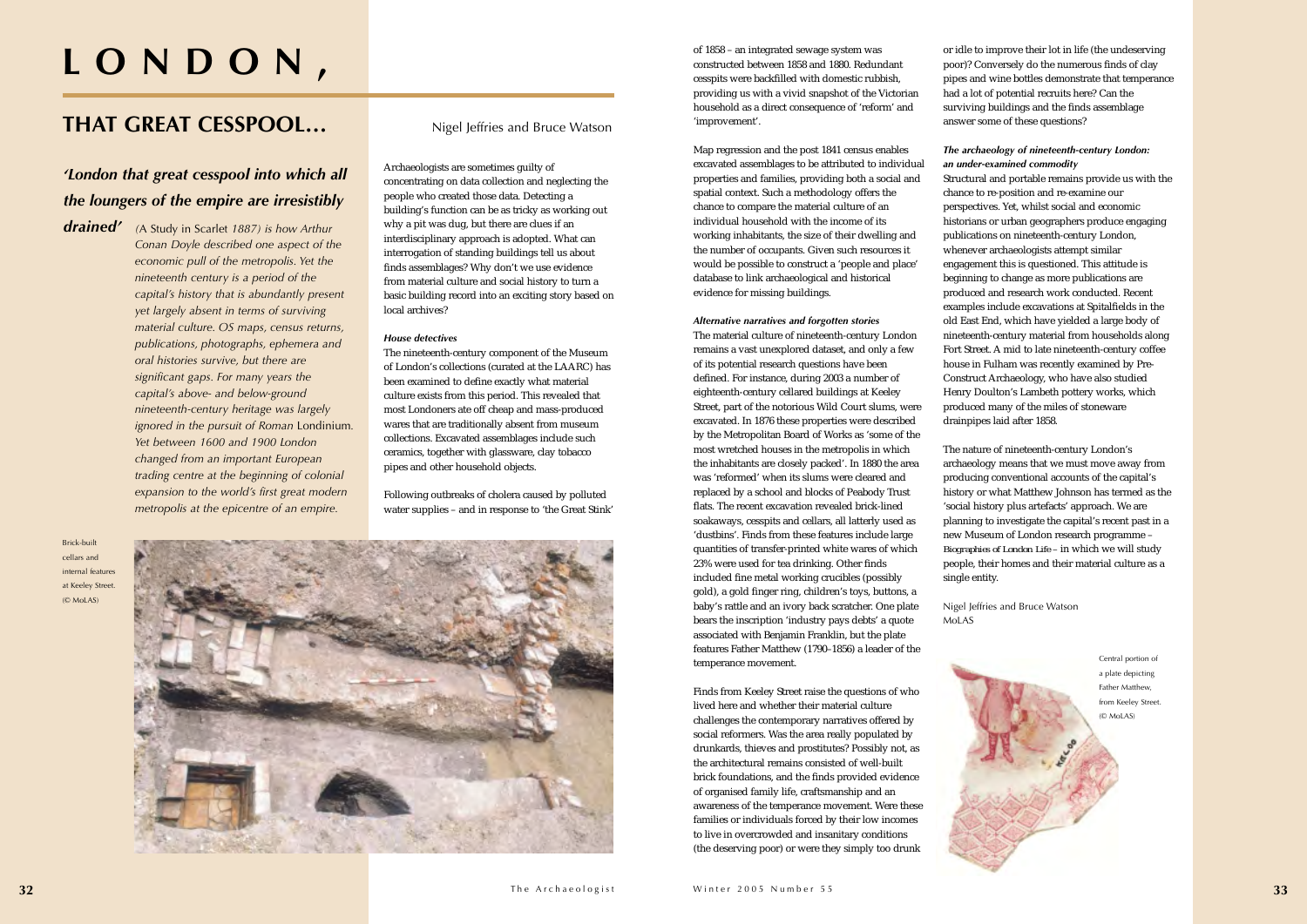*In the 1980s post-processual archaeology encouraged us to see material culture as an active system of communication, with symbols and meanings that could be read like a text. Although valuable, this interpretation relegated material culture to secondary importance. Twenty years on, few archaeologists seem willing to study material culture in its own right, as something that is solid and real in the world and has a practical function.*

In a Sheffield back street the rhythmical sound of a hammer striking metal rings out from a dilapidated workshop. There are perhaps four or five ageing men working here. On either side of the workshop premises have been vacated and are boarded up. One building earmarked for redevelopment has an undistinguished brick façade, but betrays its former use as a cutlery workshop by the rows of small closely-spaced windows that line its upper storeys. Within a year this building will be transformed into 'city living' apartments.

We peer into the unlit space and see benches, oilstained machines, and tools scattered everywhere. The Sheffield cutlery trade used a bewildering array of hand tools and was characterised by flexible working practices. Several craftsmen and women worked to complete orders, often using an elaborate system of sub-contracting between workshops. This form of workshop production, based upon individual skill and connoisseurship, distinguished Sheffield from many other northern industrial towns. Discarded tools can give a wonderful insight into the repertoire of tasks that was undertaken by an individual and broken tools or part-finished items can give valuable insights into manufacturing processes.

Twentieth-century Sheffield historians have assisted us by noting down dialect words for tools and people: the *smither* that straightened machine made

knives, the *putter* that assembled (or put together) the two halves of a pair of scissors. Economic historians have left us detailed accounts of individual works and fluctuations of in supply and demand. The buildings of the metals trades have also been the subject of detailed study by English

Heritage.

Our challenge is to integrate this information with the wealth of material evidence that is now available for study. In so doing we must look to that

which is real, for these artefacts tell us of real skills and real people.

James Symonds ARCUS



Archaeologists have long been comfortable with the concept of buildings as archaeological sites. Increasingly their skills are accepted as essential to the understanding of an historic building (archaeological training needs to keep pace with this development). Recent discussion between IHBC and IFA reflects the increasingly mutual professional concerns of those concerned with the conservation of buildings and of archaeological sites.

### *& MATERIAL CULTURE THE SHEFFIELD STEEL INDUSTRY*

However, between the buildings are spaces. In recent years the government has, through its planning guidance, placed increased emphasis on urban design, to improve the quality of architecture and provide a high quality context for these buildings. What role is there for the historic environment professional?

Urban archaeology has evolved from early concerns with the investigations of threatened sites to an interest in the urban landscape. With initiatives such as the urban archaeology programme in historic towns and cities supported by English Heritage, a wider perspective is being taken. Yet there is still failure to ensure the historic environment informs major regeneration initiatives.

Coventry City Council decided it wanted to use Millennium Commission funding to re-develop its historic core. This area has a Grade I listed cathedral, other listed buildings, a scheduled

monument, considerable archaeological remains and is set within a Conservation Area. Rather than be daunted by constraint, the council decided to use these historic elements to inform the new development. The result is the Coventry Phoenix Initiative, which provides new public spaces, housing, retail and catering outlets.

Coventry is unique in this country in being a city with three cathedrals: the new St Michael's, the bombed cathedral and an even earlier, medieval one. In order to display this medieval cathedral and a Benedictine priory to the public, the Phoenix Initiative undertook to excavate its remains.Television was considered the most efficient medium to present these important remains to a wide audience. The remains of undercrofts were significant enough not only to preserve in situ, but to display permanently with public access. New squares were laid out respecting the layout and form of the nave, conventual buildings and a mill. The best of the finds are now housed in a new visitor centre, and staff conduct tours of the Priory Undercrofts.

Unusually for an urban regeneration project consisting of a complex of new buildings and public open spaces, the Phoenix Initiative was shortlisted for the prestigious RIBA Sterling Prize, 2004. The Priory Undercrofts appeared alongside the London 'Gherkin' in the televised proceedings.

The Coventry Phoenix Initiative has shown that the conservation of the historic environment is compatible with good and innovative new design. The result is a series of urban spaces which not only inform people about the city's long history but also present challenging new urban design principles for today. Archaeology and the need to conserve historical buildings influenced development throughout the project. Again the skills of the archaeologist are relevant. It is through an increased understanding of the historic urban form that meaningful public spaces can be created.

George Demidowicz Coventry City Council

Ian George English Heritage

### *From the ashes?*  **The Coventry Phoenix project**

George Demidowicz and Ian George



#### James Symonds

Coventry Priory Gardens. © Coventry City Council

*It is through an increasedunderstanding of the historic urban form thatmeaningful public spaces can be created.*

Wheels for polishing finished pieces. The larger Sheffield cutlery workshops employed "buffer girls" to complete this messy task. Prior to electrification forks and spoons were cleaned using calico and leather wheels which were fed with sand and oil. © Oliver Jessop (ARCUS)

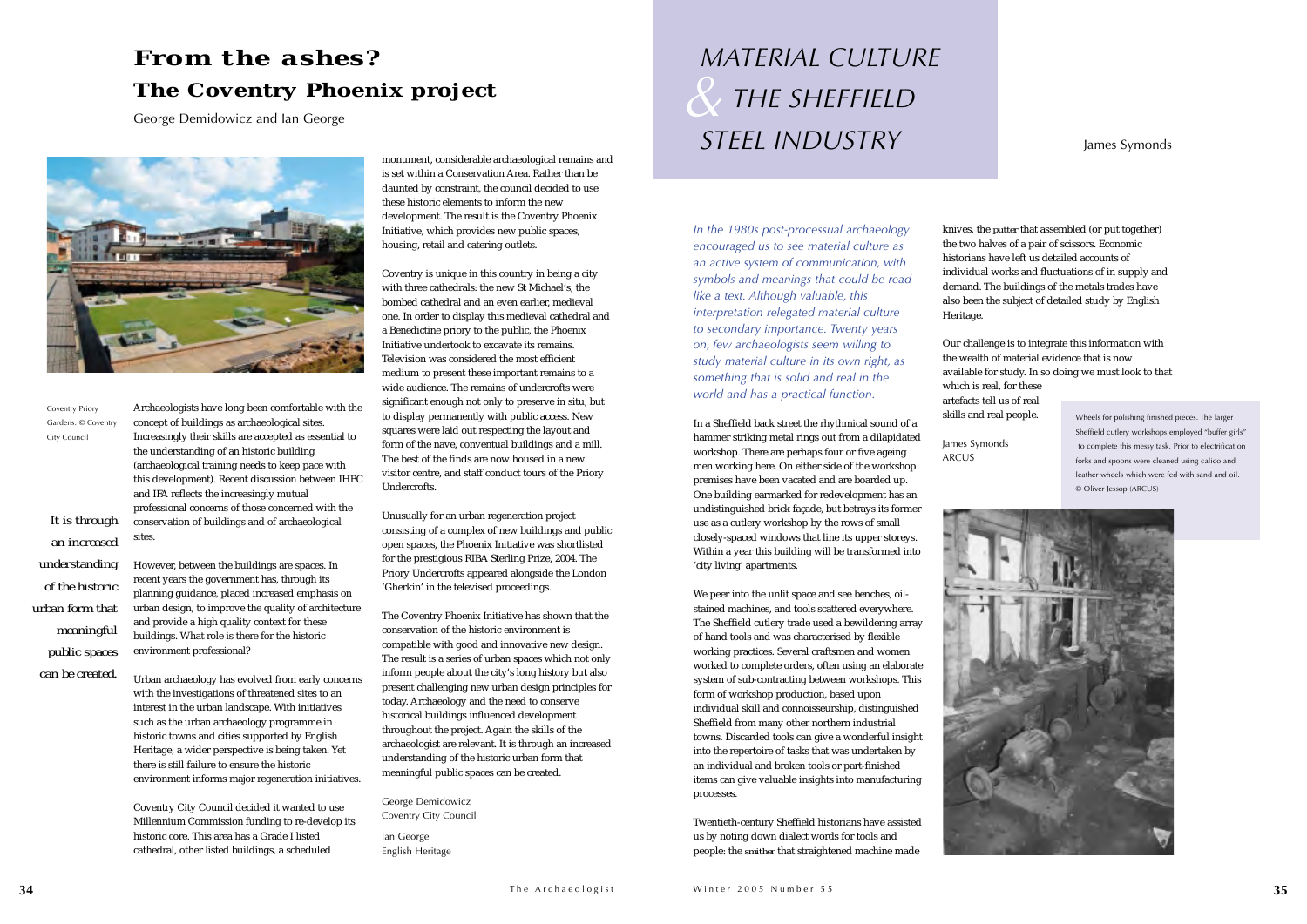In 2003, Hertfordshire Archaeological Trust (now Archaeological Solutions Ltd) excavated a Roman timber aisled building, a well, part of a small apsidal-ended masonry building and a pottery kiln in the Nar Valley at East Winch (Norfolk) in advance of quarrying. The related Roman industries of the Nar Valley were probably associated with military supply and include salterns, clay extraction and pottery production, iron smelting and livestock rearing. The aisled building was part of a wellorganised estate, and environmental evidence and soil characteristics suggest there was concentration on barley production (for brewing).

The landscape at East Winch was laid out in the late second to third century, with a droveway and field boundaries. This was succeeded by an aisled timber building and a fenced enclosure for livestock. Aisled buildings generally occur on large, wealthy Roman villa estate complexes and in the context of third-century villa expansion. They were probably used for housing rather than agriculture, although some provided cover for metalworking, tool storage and grain drying. Larger aisled buildings may have been used to accommodate farm labourers.

This building was built entirely of timber and perishable materials and was approximately 60 Roman feet long (18m) and 40 wide (12m). The building comprised two parallel inner rows of posts flanked by less substantial outer aisle-posts. Several postholes had been re-cut, suggesting alteration or refurbishment. Upon its disuse, it was carefully dismantled. Sedge and rush macrofossils were found in postholes along one aisle and wall, possibly derived from rushlights, and the entrance may have been in a corner, avoiding the prevailing wind.

The final reconstruction painting is a bird's eye view of a typical scene at the end of a day's work in the third century, drawing on the building plan, stratigraphic, environmental, finds and topographic evidence, as well as hypotheses about the social use of space at other aisled building sites. The watercolour-and-pen illustration was produced using conventional techniques, with detail enhanced and modified in Corel Photopaint.

Leonora O'BrienArchaeological Solutions info@arch-sol.co.uk

Highly ornate steel safe within former, Kendal Works, Kendal Street, Sheffield. © Oliver Jessop



Government policy promoting the development of brownfield sites has led to a dramatic increase in former industrial buildings that are faced with redevelopment. The presumption that the standing fabric, rather than the contents, is all that needs recording is becoming a real concern.

The portable contents of historic industrial buildings, especially those that have obvious monetary value, are usually removed prior to archaeological work on a site. 'Worthless' items of material culture can remain *in situ*, in the form of discarded fixtures and fittings, packaging, company records, empty safes, personal items, benches, tools, clothing, furniture, machinery, bobbins, lineshafting, wooden moulds, and even architectural fragments. This material is incredibly informative in understanding former uses and processes undertaken on site, especially when the archaeologist is faced with a partially burnt-out shell. It should be treated in the same manner as artefacts recovered during subsurface excavations, even when recording briefs that barely mention 'material culture'

In listed buildings the situation is slightly clearer. If machinery, for example, is bolted to the floor it can fall within the protection of the listing, even if not actually described. Grey areas are, eg, a set of company accounts, or batch of headed note paper, not part of the fabric but essential to understanding the history of a site.

Certain requirements should be standard, particularly at the evaluation stage. If there is no specific requirement in the original brief for survey of plant, fixtures and fittings, the client is unlikely to agree to pay for it. The worst case scenario is that delays caused by prolonged negotiations can result in further vandalism and decay.

So, it is important to raise awareness about the potential significance of removable materials, enabling the client, archaeological curator, local museum, archive and contractor to consider the implications at an early stage. Only then can we ask the questions: Is it worth keeping? Is anyone willing to curate it? Can it be salvaged and reused? Who will pay?

#### Oliver Jessop

Project Manager: Historic Buildings, Parks & Gardens Archaeological Research & Consultancy at the University of Sheffield (ARCUS) Graduate School of Archaeology, West Court, 2 Mappin Street, Sheffield S1 4DT, UK O.Jessop@sheffield.ac.uk



### Reconstructing a Roman aisled building in NorfolkLeonora O'Brien

### **If it ain't screwed down: recording material culture in industrial buildings**

Oliver Jessop

Steel safe with rear panel removed to expose historic archives within Lion Works, Mowbray Street, Sheffield. © Oliver Jessop



East Winch aisledbuilding: reconstruction by Amy Goldsmith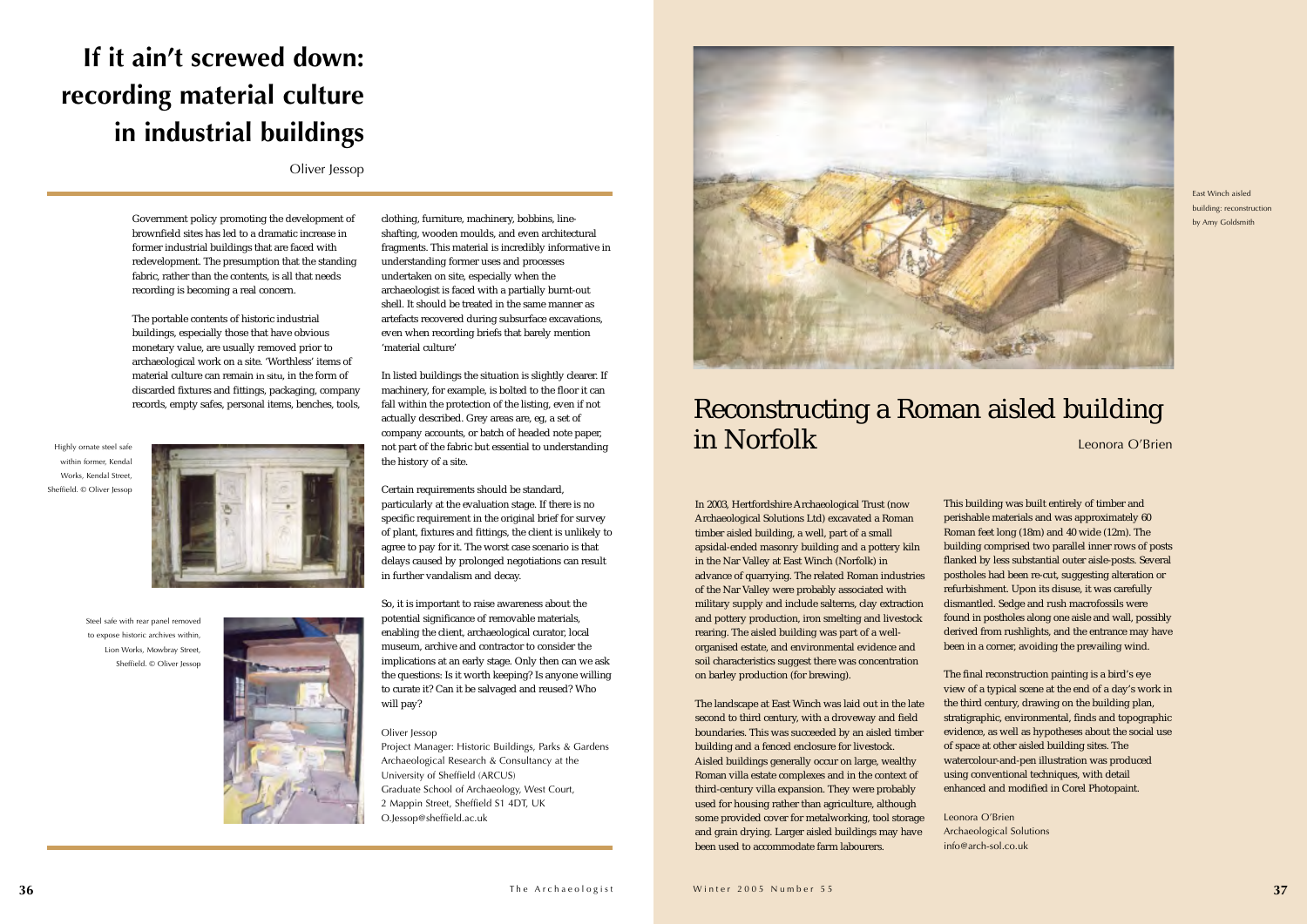previously unrecorded phase of construction in the third quarter of the fourteenth century.

Construction of the spire is thought, from documentary sources, to date between 1310 and 1330. Scaffolding within the spire, long thought to remain from the spire's construction, has now been dated to 1344–76. At this same period, imported Baltic oak, dated to 1358–74, was used in an inserted ceiling at the base of the tower. Documentary sources revealed references to a severe storm in January 1362, which caused damage to the spire. An internal scaffold would have been needed to facilitate repairs and was presumably left in place to help support and reinforce the spire during future storms and to maintain access for further repairs.

Another area of research at Salisbury focused upon the under-lead sarking boards (a continuous layer of wood boarding placed under the lead roofing to keep out wind and wind-driven rain). Two groups of timbers dating to the thirteenth century were discovered in situ, dating to 1222 and 1254. The timbers were imported Irish oak dendroprovenanced to the south-east coast between Dublin and New Ross. While documentary sources might suggest the earlier dated material was from a shipment of timber bought in 1224 from William of Dublin, the later timber was altogether unknown.

In most cases the sarking boards in churches and cathedrals are relatively modern, dating from the most recent re-leading of the roof. However, the tree-ring analysis at Salisbury Cathedral has demonstrated the survival of original medieval under-lead sarking boards. Because of their significance, these were retained in the subsequent repair programme, demonstrating the very practical application of tree-ring dating in developing conservation specifications.

The best use of dendrochronological analysis for informing conservation programmes needs the sampling and analysis to run concurrently with archaeological recording and/or the development stage of the repair programme, as illustrated at Salisbury. However, dendrochronology is not simply a tool with practical applications; as the example from Bolsover Castle shows, it also provides an important source of information for academics and researchers interested in architectural development and the historic environment.

Lists and copies of dendrochronology reports from the AML/CfA report series are available from English Heritage at cfa@english-heritage.org.uk, or tel: 023 9285 6700.

Derek Hamilton and Peter MarshallEnglish Heritage 23 Savile Row Room 611B London W1S 2ET0207 973 3273

*Science*  $\bullet$  $\mathbf{u}$  $\blacksquare$  $\bullet$  $\bullet$ 

The first full report on the tree-ring dating of a standing building funded by English Heritage was issued in the Ancient Monuments Laboratory Report Series in 1978. This analysis was of timbers from Hangram Lane Farm, Sheffield, in which, not unlike many cases we undertake today, modernisation work revealed parts of an older cruck-framed structure.

erken of dientrade medaginal egentis an aluseling festilings issued per pear

Initially, tree-ring dating was limited, a reflection of the lack of regional master chronologies which are vital for successful dating. The late 1980s and early 1990s saw considerable progress in the construction of these chronologies for the historic period (eg for Kent, East Midlands, Essex, Southern England), enabling a much larger percentage of samples to be successfully dated, although there are still spatial and chronological gaps (eg Devon and Cornwall,

333333

and post-medieval Kent).

Dating standing buildings has increased over the last seven years, reflecting the importance of precise dating for informed conservation. English Heritage funded dendrochronology is commissioned centrally through the Scientific Dating team on behalf of our Regional teams. Currently, agreed

priorities are

1 to inform grant-aided repairs

2 to inform statutory decisions (eg listing

upgrades, public inquiries)

3 on the Buildings at Risk Register (www.english-

heritage.org.uk/bar)

4 to better understand historic properties in our

care.

Over the past five years nearly 50% of the work commissioned has been to inform grant-aided repairs, nearly 20% to support Priority 4, while the remaining 30% are to inform statutory decisions or in aid of conservation plans for Buildings at Risk. The following cases illustrate the importance of dendrochronology in a conservation programme, and also how unexpected and informative the results can be.

#### *Little Castle, Bolsover*

From documentary sources it was thought that this building was finished by 1621 at the latest, but recent analysis of paint suggested it may have been completed as early as 1616. Tree-ring analysis of the roof timbers was requested to test these hypotheses, with the completely unexpected result that the whole roof proved to have been constructed from timber felled in 1749.

#### *Salisbury Cathedral*

Dendrochronological research has also been undertaken at Salisbury Cathedral over the past fifteen years, commissioned by English Heritage as part of various programmes of grant-aided repair. Tree-ring analysis in the tower and spire produced a







### **USING TREE-RING DATING TO UNDERSTANDHISTORIC TIMBERWORK**

Derek Hamilton and Peter Marshall

 $\bullet$ *Science*  $\overline{C}$ e n  $\blacksquare$  $\bullet$  $\bullet$ 

Number of AML/CfA reports produced by year. The large number of reports produced in the last seven years is a clear reflection of theimportance of tree-ring dating in providing precise dating to help in 'informed conservation'.

Interior medieval scaffolding within the Salisbury Cathedral spire from below. Photograph: Peter Marshall

Little Castle, Bolsover. © English Heritage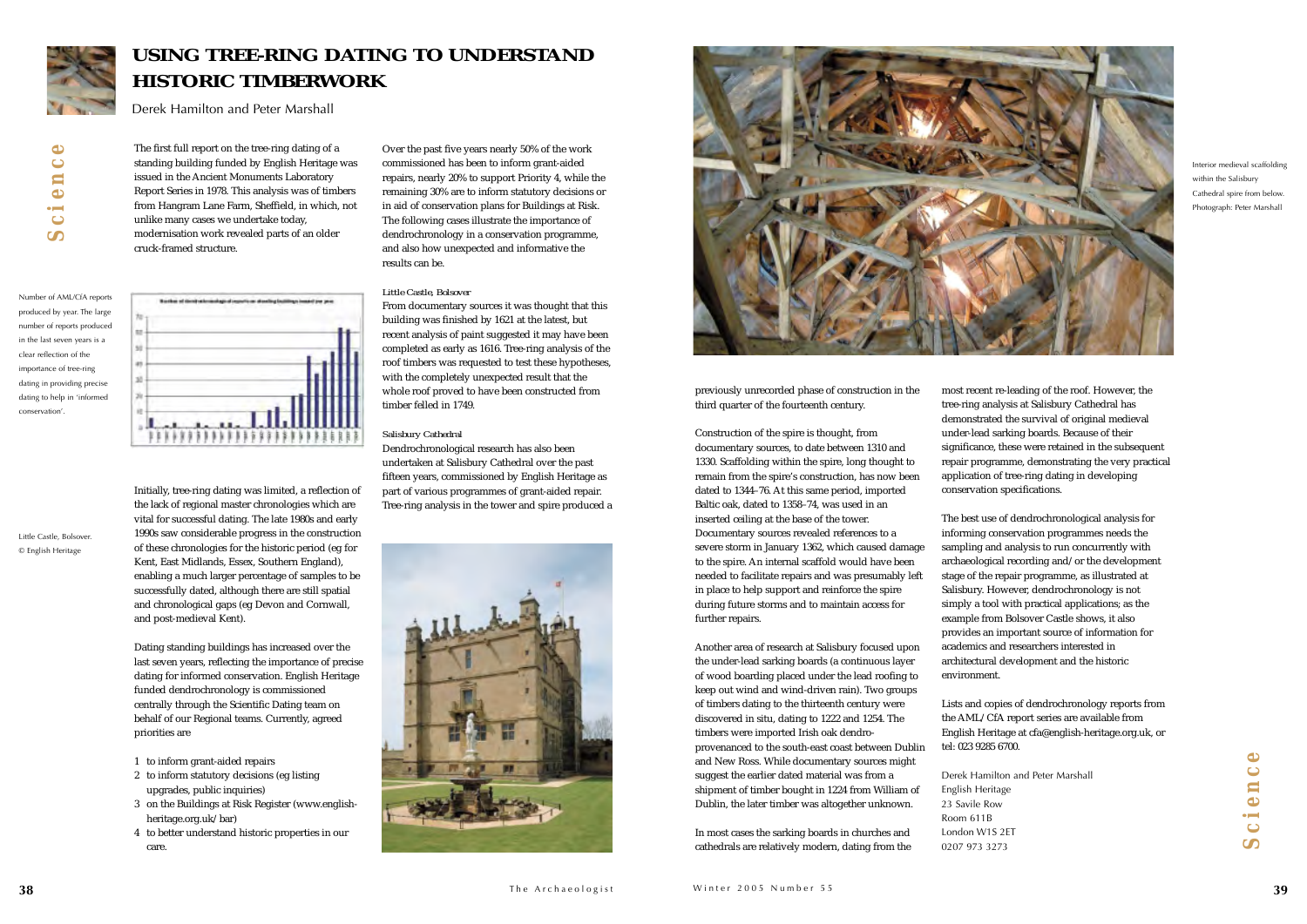

 $\blacktriangleright$ **OO** 

*The National Heritage Act 2002 (NHA 2002) enabled English Heritage to assume responsibility for maritime archaeology in English coastal waters – modifying the agency's functions to include securing preservation of monuments in, on, or under the seabed, and promoting the public's enjoyment of, and advancing their knowledge of, such monuments.*

Our new duties can be split into two categories, both of which include opportunities to develop curatorial issues. The first category covers procedures formerly undertaken by the Department of Culture, Media & Sport (DCMS) in administering the Protection of Wrecks Act 1973. The second category covers physical management of wreck sites protected by that legislation, and wider issues of England's maritime archaeology. Since the Act came into force in July 2002 English Heritage has been able to promote advances in the care, protection, interpretation and awareness of the maritime historic environment of England,

particularly management of our existing designated historic wrecks and development control.

*England's Designated Wreck Sites management* There are 41 Designated Wreck Sites in England's waters and we are taking forward a staged approach for their investigation, conservation and management based on management plans, in keeping with the well-established practice for designated terrestrial sites and monuments. As part of our administration of the licences required by anyone wishing to investigate designated wrecks (in 2003 over 45 were issued) we have been able to increase the visitor category, enabling a greater number of divers to see these important sites. To enhance this initiative we have supported organised diver trails, with informative booklets that can be taken underwater.

Unexpected changes in the levels of the protective sediments that cover some historic wrecks represent a significant curatorial problem. To address this, English Heritage has commissioned

stabilisation trials to determine the most effectivemethod of mitigation.

Some designated historic wrecks are marked by buoys. This is for navigational safety purposes and also to provide additional notification of their legal protection, for unauthorised interference is an offence. Maintenance of the buoys is now on an organised schedule, with the help of relevant organisations such as Poole Harbour Commissioners and Trinity House. We are working to further raise the profile of these sites and the wider submerged historic environment with the Police authorities and other organisations involved in enforcement in the marine zone, so that they fully understand the legislation and can deal promptly with local cases of illegal fishing gear and diving, for example.

> *Maritime archaeology* $\blacktriangleright$ **PC** chaeolo  $\overline{\mathbf{a}}$  $\bullet$ aritim M

#### *Development control*

Development control and wider consultation duties began for us immediately, and are steadily increasing. This is due to the Government's promotion of Marine Stewardship initiatives and the gradual increase in awareness by regulators, environmental consultants and developers of the

need to address archaeological issues. We currently process around twenty cases per month. Developments range from marine aggregate extraction, offshore wind farm installations, gas pipelines, electric cables, coastal defence, port and coast-edge construction.

Recognising that future protection will largely lie with regulators and developers, a significant amount of time has been spent building an adequate framework to provide marine development control advice and liaison. This is a particular challenge in the present administrative and structural frameworks for marine planning, where local authorities and their archaeological officers do not have a statutory role.

It is a time of great change in both maritime archaeology and the wider context of the marine zone. English Heritage has only been a player in this sector for a short time and significant challenges remain in developing our own capacity to fulfil our objectives with the available budget. However, subsequent to the passing of NHA 2002, we believe we have made useful advances in raising standards and providing guidance, caring for our existing designated sites and working towards a position where other important heritage assets are appropriately protected.

Ian Oxley 023 9285 6767

Head of Maritime Archaeology English Heritage, Fort Cumberland, Fort Cumberland Road, Eastney, Portsmouth PO4 9LD ian.oxley@english-heritage.org.uk

### Developments in national curatorial maritime archaeology in England after the National Heritage Act 2002

Ian Oxley

Testing methods of physical stabilisation on the HMS*Colossus* Designated Wreck Site. Photograph: Kevin Camidge



Marker buoy on the *Mary Rose* Designated Wreck Site.

Photograph: Ian Oxley



Discharging several thousand tonnes of marine aggregate at Greenwich Wharf, London. Photograph: Mark Dunkley



*Maritime archaeology*

Maritime

archaeolo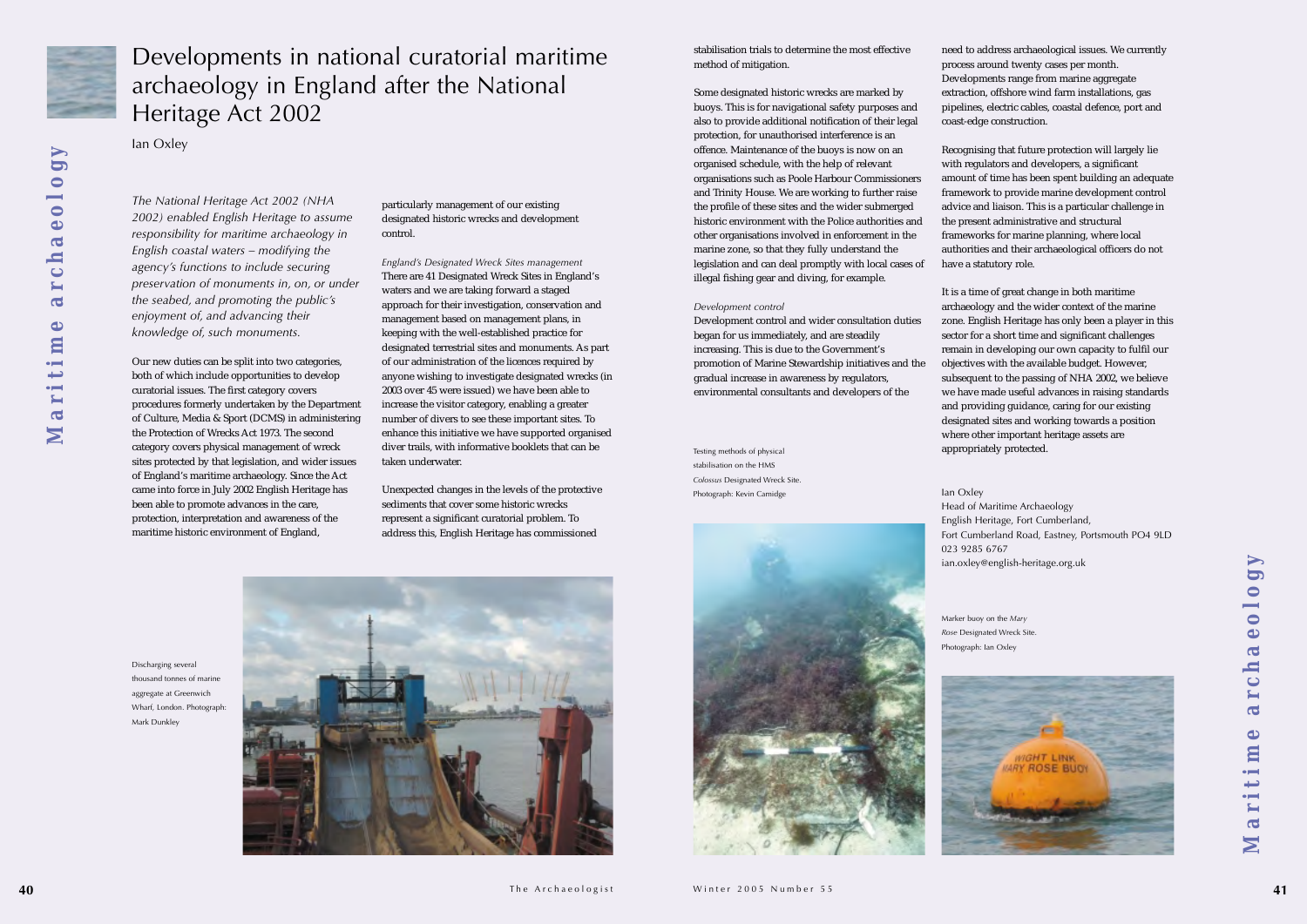In autumn 2003, after local divers reported material drifting out of the German battleship wrecks at Scapa Flow, an underwater investigation was launched by SULA Diving at the behest of Historic Scotland. SULA diver Bobby Forbes noted that the bulkheads were breaking up because of corrosion. As a result of this, he spotted loose postcards emanating from the wreck of SMS Karlsruhe, a first world war cruiser. This was one of seven battleships and cruisers of the German High Seas Fleet, which were scuttled in 1919 following the surrender of Germany. They were scheduled as ancient monuments by Historic Scotland in 2001 to give them full legal protection whilst still allowing divers to visit the wrecks without the special licence required for other protected wrecks.

The underwater investigation revealed that the postcards had been kept in metal boxes which had gradually eroded, explaining why they had lasted so long under water. The corrosion from the boxes welded the stacks together and it was a delicate operation to separate them.

To conserve these fragile remains, conservators from AOC Archaeology were sent a consignment of approximately 1200 postcards. Of these, at least 95% were unused and still had traces of their original paper wrapping and metal boxes, as they left the printers. So far, four different images have been recorded: ships steaming in formation at sea, two small children reading letters, a (wounded) man in uniform with a lady friend, and part of an image of a child with a toy elephant and a jar of marmalade!

Bobby Forbes was able to secure copies of two further digital images of postcards that were recovered by other divers, but the actual postcards have since disintegrated.

The bulk of the cards bear an image of a flotilla of ships underway. The ships are not identified on the front of the cards, but printed text surviving on the back of some cards reads *"…. im…Auftrage S.M.S. Konigsberg*". Presumably the main vessel in the picture is the SMS Königsberg, which would explain why the vessel in the postcard does not appear to match the picture of the SMS Karlsruhe. Possibly the Karslruhe is one of the other ships.

*Maritime archaeology***OO**  $\bullet$  $\overline{\mathbf{0}}$  $\ddot{\bullet}$  $\overline{a}$  $\ddot{\phantom{0}}$  $\overline{\mathbf{c}}$  $\bullet$ aritim N

The surface on which the images are printed is so vulnerable a soft brush can remove it, as can water movement, or even misting with water. The cards are too fragile to handle when wet and were transferred to a polyester support net, after a gentle jet of waters was used to tease apart the edges of the bundles of cards. Only one other example of the conservation of paper items from a shipwreck is known: the papers from the Titanic. In this case, successful conservation of a variety of papers and books was reported, but there were problems with postcards.

These postcards are extremely fragile: the size that held the fibres together has dissolved and dispersed, and the paper fibres themselves are severely weakened as a result of biological degradation. A black sludge of fuel particles and iron corrosion has penetrated all the bundles of cards, covering the surfaces of all the cards, even those in the centre of each bundle.

Experiments with some of the fragments have ruled out treatments such as freeze-drying to remove water, or oxidising the corrosion products to remove staining. We know that in order to protect the paper fibres, the iron corrosion has to be removed as far as possible; this will also reveal the images on the surfaces. We will be using stain removing chemicals that have been used on wood and stone from other shipwreck sites to help eliminate the iron in the card, but they will affect the fillers of the paper, so their use has to be restricted. Once cleaned as far as possible, a new size will be put into the cards to hold the fibres together, and an alkaline buffer will be sprayed on to help prevent acid damage.

Amanda Clydesdale AOC Archaeology Group



### *POSTCARDS FROM THE FIRST WORLDWAR: finds from Scapa Flow*

Amanda Clydesdale

Stack of postcards from Scapa Flow

All photographs © Historic Scotland

Scapa Flow postcard showing children reading letters



Scapa Flow postcard showing three ships, before (above) and after conservation





postcard showing a man in uniform witha woman, before conservation



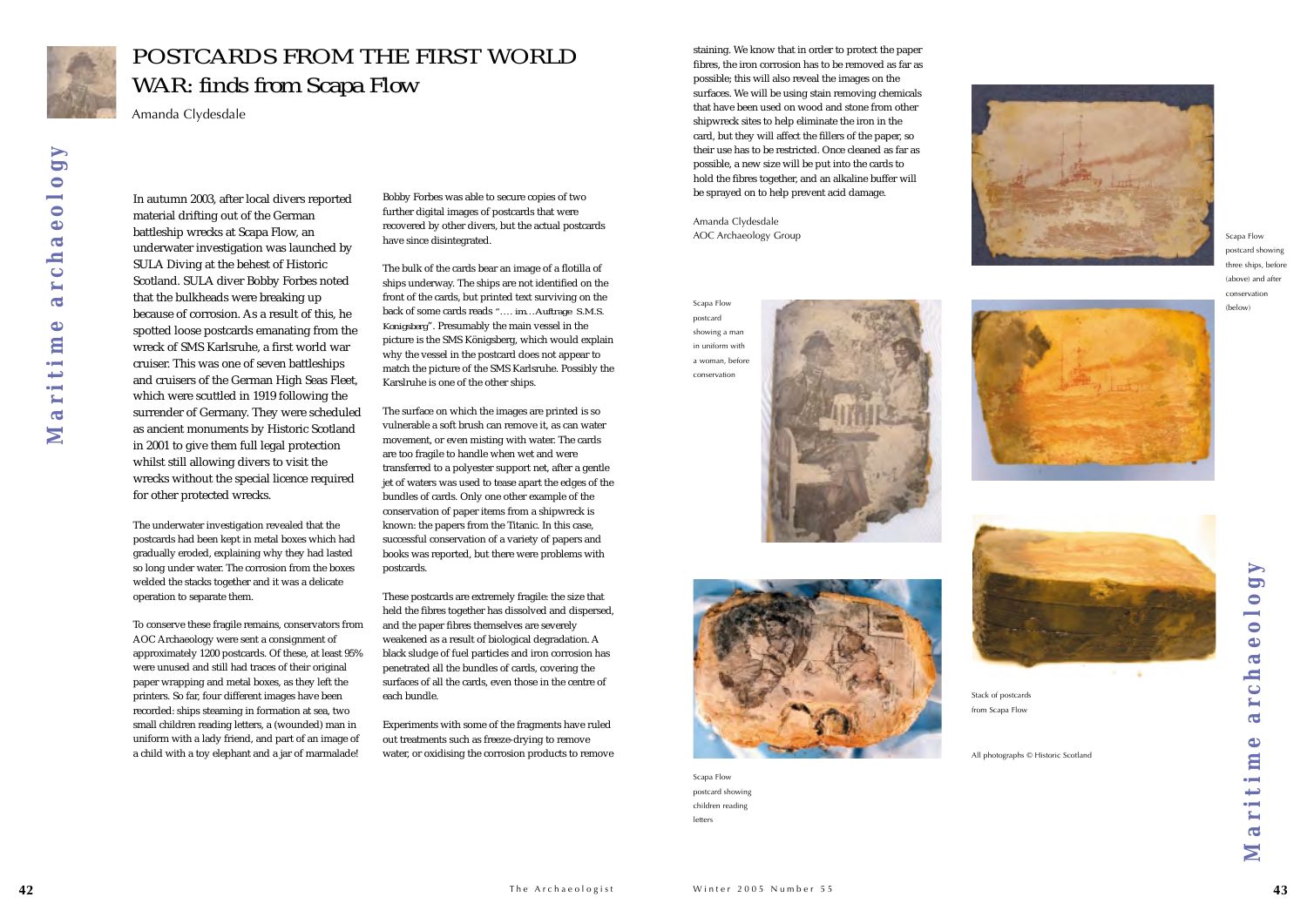of its main strengths. Numerous case studies enrich the volume, reiterating this philosophy. The *vignettes* are a welcome addition and give us graceful short sketches on a particular topic. Indeed it is this combination of practical advice and a desire for a thorough understanding and appreciation of what exists that makes this book stand out. Read it if you want to know what to do but read it again for what it tells us about the importance of the historic environment and how we

might protect it. *Robina McNeil*

#### **Measured Survey and Building Recording for Historic Buildings and Structures**

Guidelines for Practitioners 4:Ed: Ross Dallas 2004 Historic Scotland pb 174 pp £22.50

These guidelines are about the necessity of recording historic buildings in Scotland, but have wider application. The book reinforces the need for Conservation Based Research and Analysis (CoBRA) in order to understand the importance of the historic environment. It is not easy to read because, as its editor states 'the Guide is a reference work, generally to be dipped into when the need arises'. That the book is difficult to read from cover to cover does not too undermine its basic premise – a much-needed authoritative management tool designed to inform the planning process,

emphasising when work should be undertaken, why it should be undertaken and what steps are necessary to ensure that the planning condition is



fulfilled. In this respect it is a superb encyclopaedic manual covering huge chronological, geographical and architectural breadth, where much research and analysis has been undertaken using the techniques of 'buildings archaeology', a phrase deliberately eschewed in the book. The book is written clearly and is lavishly illustrated both with photographs and line drawings, often in juxtaposition to reiterate the necessity of a holistic approach and to use all types of evidence.

full of revelations about class, prejudice, and social conditions. Third class passengers were not originally countenanced and only later allowed providing they travelled on separate trains. Carriages were originally unheated and passengers provided with foot warmers, while dining cars were not introduced until 1896. I like the juxtaposition of social niceties with architectural reality and it is particularly revealing to discover the expectations of wealthy passengers. Likewise, speculation about the reason for the decoration of the trusses with stars and planets – astronomical or to reduce weight – compels us to admire 'one of the greatest interiors of London'. **REVIEWS**<br> **REVIEWS**<br> **REVIEWS**<br> **REVIEWS** 

What impressed me most is that the book is underpinned by the CoBRA philosophy, for me one

> specific extent. No mention is made either of the degree of latitude that is allowed by both the DDA and the Building Regulations, when it comes to dealing with historic buildings, whether in conservation areas or actually listed. There are some useful case studies but overall, the document is rather too much of a 'curate's egg'.



*Bob Hill*



#### **Easy Access to Historic Buildings**

English Heritage 2004 pb 54pp Free *Product Code 50702*

This is another of the many guides being produced in response to fuller implementation of the Disability Discrimination Act (DDA). Coming from the English Heritage stable of publications, its print quality and presentation is excellent, as you would expect. However, when one comes to read and subsequently use it, there is some doubt about its purpose. Is it a guide or is it just a general information document?

In some places it is decidedly misleading, for example when it suggests that the Building Regulations require reasonable provision be made to all buildings. This is given out of context: the Building Regulations are not retrospective and only affect those structures that are subject to some form of application under the Act, and then only to a

#### **Paddington Station: its architecture and history**

Steven Brindle 2004

English Heritage hb 180 pp £25

This book is a passionate advocacy for a great Victorian building 'the finest work in England'. It is well written and lavishly illustrated, and combines description with analysis, setting the station in its social, historical and engineering context. The author shows us that Paddington Station was the hub of an industrial empire and was itself a community the size of a small town. This book is

> Brindle does not stop with the original Brunel designs, but describes the evolution of the building and the construction of new buildings over time. The hostel for workers is a particularly good example and the wonderful photograph of female workers playing tennis in 1935 in high heels reminds us how life has changed over eighty years.

Read this book because it is about passion for Brunel, a celebrated engineer and a celebration of Victorian and twentieth-century virtuosity of achievement.

*Robina McNeil* 

#### **NEW BOOKS**

#### **Medieval Building Techniques**

Gunther Binding 2004

Tempus publishing 216pp pb £25

This is an upgraded catalogue of medieval illustrations produced originally in 1987, from a catalogue of Romanesque building techniques published in 1972. It is illustrated with hundreds of line drawings showing medieval builders at work. The author and assistants have collected illustrative material from throughout Europe, acknowledged in the foreword by Glyn Coppack. Tracking down, analysing and referencing this vast corpus provides invaluable information on trades and techniques associated with building in the medieval period. This publication demonstrates the valuable

methodological approach characteristic of German

As a source of illustrative material for researchand teaching, it brings together material not easily accessible in Britain. Sources include illustrations found in manuscripts, early printed books and representations in glass and from stone and wood carvings. Many show incredible detail that indicates thorough understanding of the techniques and processes involved. This is perhaps not surprising given that many illustrations were produced in monastic and cathedral scriptoria, where these processes could be viewed regularly. This has to be coupled with an understanding of medieval thinking, for



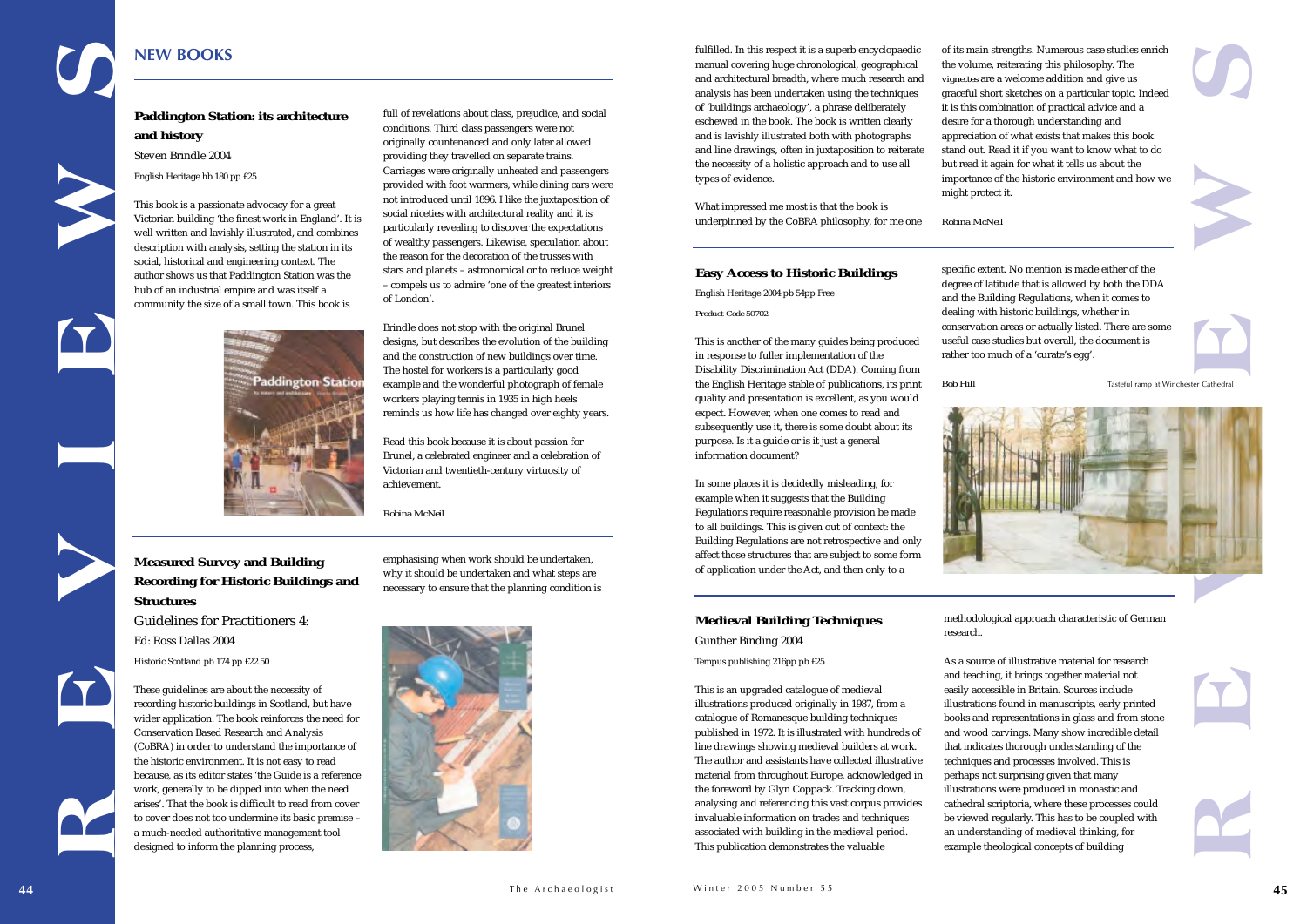**Flooding and Historic Buildings** English Heritage Technical Advice Note

John Fuller, Chris Wood and Brian Ridout 2004 English Heritage 24pp Free

![](_page_23_Picture_16.jpeg)

![](_page_23_Picture_17.jpeg)

Damage to property and disruption to lives and livelihoods were caused by storms and floods in England during the winter of 2000-2001 and again in 2002. In response to the impact of water damage to historic buildings, English Heritage has produced this Technical Advice Note, supported by a helpful and lengthy bibliography. The advice ranges from the general to the technical, including guidance on the salvage of wall-coverings and paint finishes. There are particularly useful notes on health and safety which describe the risks associated with flooded basements, the reconnection of services, and hazards such as Weil's disease.

Most of the second half describes disaster mitigation, in which there is advice on investigative work, assisted drying, dehumidification, and the responses of different historic building materials to water saturation. In the Introduction, however, it is

![](_page_23_Picture_20.jpeg)

accepted that in the majority of cases water ingress can be delayed but not prevented, although the section on Disaster Preparedness does assist with the assessment of flood risk, the preparation of an emergency floor plan, and what to do if your building is about to be flooded. Overall, the section on preparedness tends to accentuate the disaster associated with flooding and historic buildings, and it is comforting to read 'It is important to keep a sense of proportion: flood-proofing works should be designed according to realistic assessments of the likelihood and severity of flooding.'

*Jonathan Edis*

Lancashire; the cutlery trade in Sheffield; Nottingham lace and framework knitting; the Northamptonshire boot and shoe industry; the Furness iron industry; and Ironbridge. Three overarching chapters examine the role of the workshop in the wider urban context and discuss potential future avenues of research.

The contributors, who are either buildings archaeologists or architectural historians from academic institutions and English Heritage (including the former RCHME) and represent a core group of formative, experienced and expert

practitioners. The case studies explore interrelationship between trades and the concept that the finished product was a combination of many different stages produced by different craftsmen.

*The Vernacular Workshop* is excellent value for money and will be a source of reference for professionals involved with the interpretation, conservation, preservation and repair of historic buildings.

#### *Oliver Jessop*

#### **The Vernacular Workshop – from craft to industry, 1400-1900**

PS Barnwell, Marilyn Palmer and Malcolm Airs (eds) 2004

CBA Research Report 140 192pp pb £17.50

This is the edited volume of an Oxford conference in 2002 which explored new directions in the study **Measured and Drawn: techniques and practice for the metric survey of**

**historic buildings**

David Andrews, Bill Blake, Tom Cromwell,

Richard Lea and Sarah Lunnon 2003

English Heritage 2003 62pp hb £15

*Publication code 50729*

![](_page_23_Picture_8.jpeg)

Any publication of this type is likely to date very quickly, and this is already evident in some of the

The book is well illustrated with line drawings, maps, historic prints and photographs. Unfortunately it can only skim the surface of each 'workshop' type, although this does highlight the potential for future survey and research. It will appeal to those who study the regional diversity of specialised trades, often dependent upon related craftsmen who together dramatically shaped their local environment by the styles of architecture developed to serve their requirements. The vernacular workshop is an excellent starting point for understanding the diversity and regionality of small scale workshop production within England and also emphasises the amount of surviving evidence still awaiting an archaeological record. **REVIEWS**Fifteenth-century French ms in Copenhagen Plaster cornice and frieze

comments and observations in this book. Everything from cameras to survey equipment is specifically named. At the time of writing they were probably excellent pieces of kit, but even at such a short time after, they are starting to be seen as outdated. This extends to other methods of survey that are similarly given scant regard. For instance, the use of airborne radar survey is effectively not mentioned, yet there is almost a preoccupation with orthophotography, photogrammetry, and similar 'traditional' optical survey methods. Laser scanning

is dismissed in little more than a paragraph.

As a demonstration of the best principles of

working, it succeeds. Illustrations, both photographic and diagrammatic are good, and explain survey principles in clear and simplified terms. Whether it may have been better produced in the form of a regularly up-dateable series of data sheets or online is a different question, and a section looking ahead to future survey methods would have been useful. This is a format that English Heritage could well consider.

![](_page_23_Figure_38.jpeg)

![](_page_23_Figure_39.jpeg)

![](_page_23_Picture_40.jpeg)

![](_page_23_Picture_41.jpeg)

![](_page_23_Picture_43.jpeg)

*Bob Hill*

![](_page_23_Picture_12.jpeg)

![](_page_23_Picture_13.jpeg)

of vernacular buildings countrywide, focusing on the workshop as both a building type and as a workplace.

Throughout the fourteen chapters there is a clear emphasis on small-scale production. The papers cover a broad time period and include medieval Suffolk; workshop production in Georgian London; Yorkshire textile loomshops; domestic weaving in

![](_page_23_Picture_2.jpeg)

associated with the temple of Solomon and the walls of 'the church' being built on the foundation of Christ.

From brick and tile making, through all the various complex trades associated with building, there is much here to inform archaeologists about processes and practices for which we might otherwise have a hazy appreciation. This book will raise awareness and will hopefully bring forth further examples of illustrative material from Britain as well as continental Europe.

*Frank Green*

![](_page_23_Picture_23.jpeg)